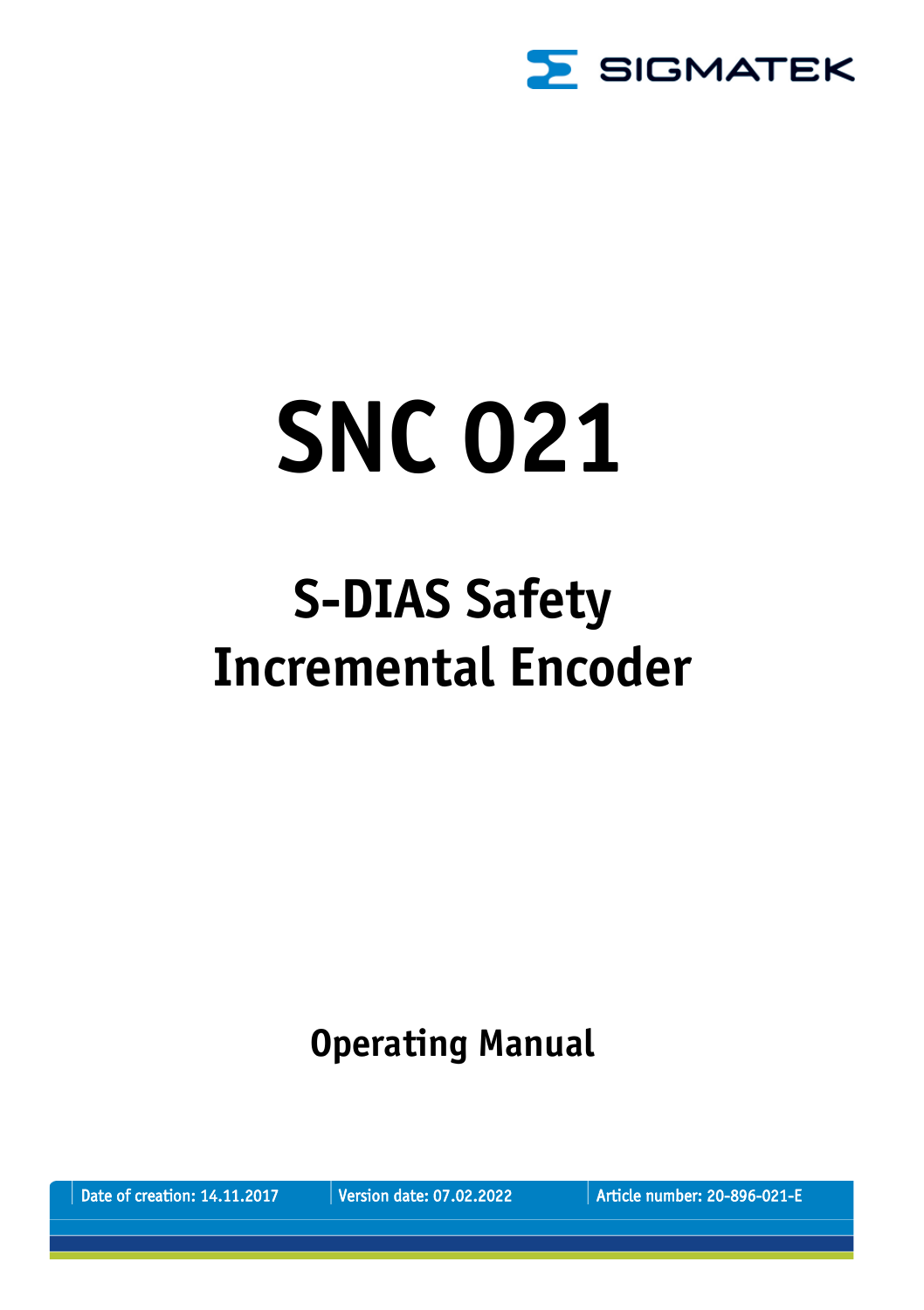**Publisher: SIGMATEK GmbH & Co KG A-5112 Lamprechtshausen Tel.: +43/6274/4321 Fax : +43/6274/4321-18 Email: office@sigmatek.at WWW.SIGMATEK-AUTOMATION.COM**

> **Copyright © 2017 SIGMATEK GmbH & Co KG**

### **Translation from German**

**All rights reserved. No part of this work may be reproduced, edited using an electronic system, duplicated or distributed in any form (print, photocopy, microfilm or in any other process) without the express permission.**

**We reserve the right to make changes in the content without notice. The SIGMATEK GmbH & Co KG is not responsible for technical or printing errors in the handbook and assumes no responsibility for damages that occur through use of this handbook.**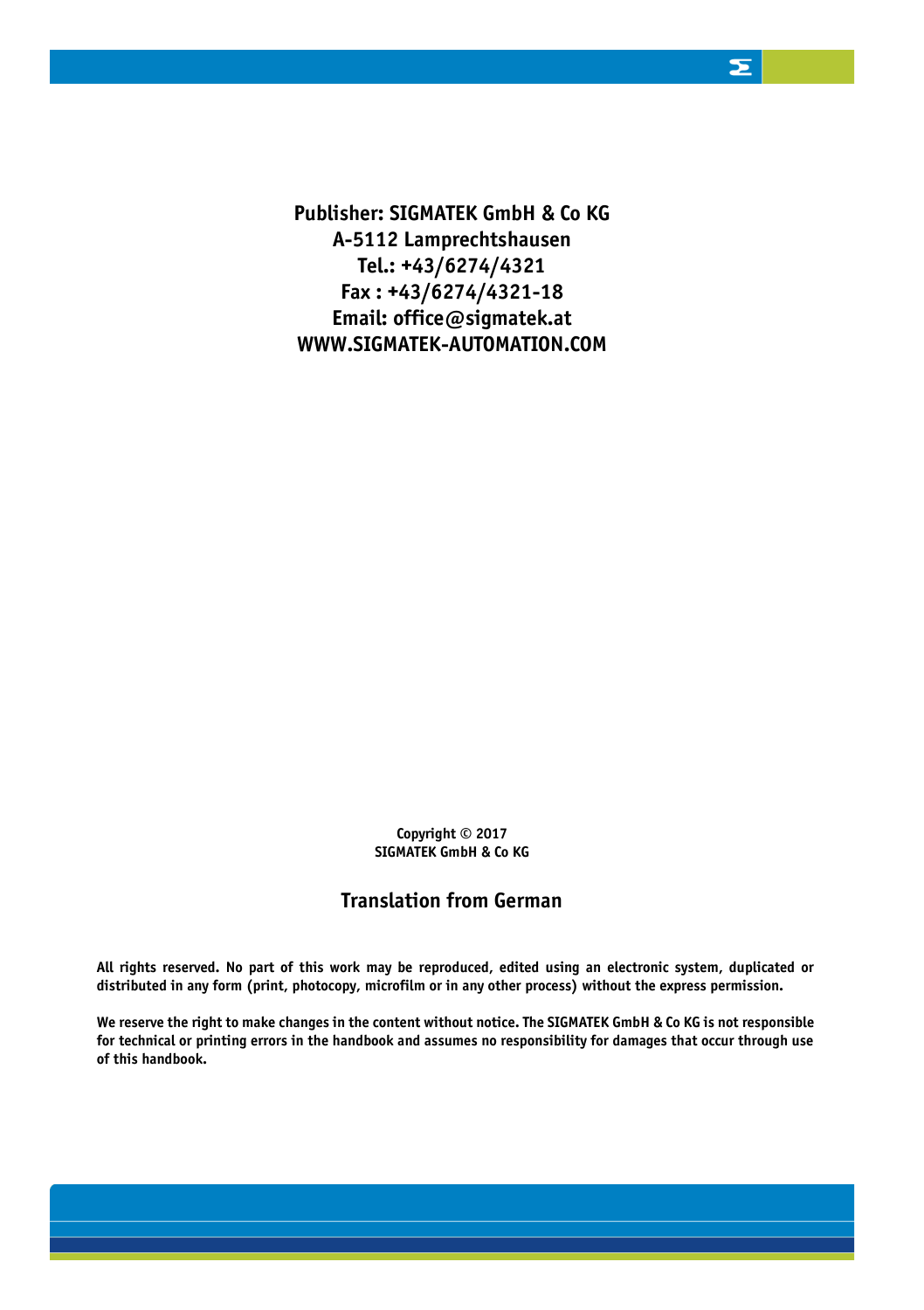### **S-DIAS Safety SNC Incremental Encoder SNC 021**

The S-DIAS Safety SNC incremental encoder module SNC 021 provides the values of two incremental encoders, the Safety CPU as well as the non-Safe CPU (standard PLC).

The two-channel safety function "monitors" the increments in the incremental encoder interfaces and processes the so-called Safety core in two micro controllers with cross-communication.

The incremental encoder function is monitored through a 2-channel analysis of the encoder signals, with 2-channel error detection of each data line, as well as via the measurement of the encoder supply voltages and currents.

Speed, position, direction and acceleration are monitored via the Safe application in the Safety CPU.

The module detects various error types, such as a cable break, cross-circuit and inverted input signals.

The safety functions of the module meet

• for **two**-channel application the requirements for **SIL 3** in accordance with EN / IEC 62061 and **PL e**, **Cat. 4** in accordance with EN ISO 13849-1/-2

as well as

• for **one**-channel application, the requirements for **SIL 3** in accordance with EN / IEC 62061 and **PL d**, **Cat. 2** in accordance with EN ISO 13849-1/-2.

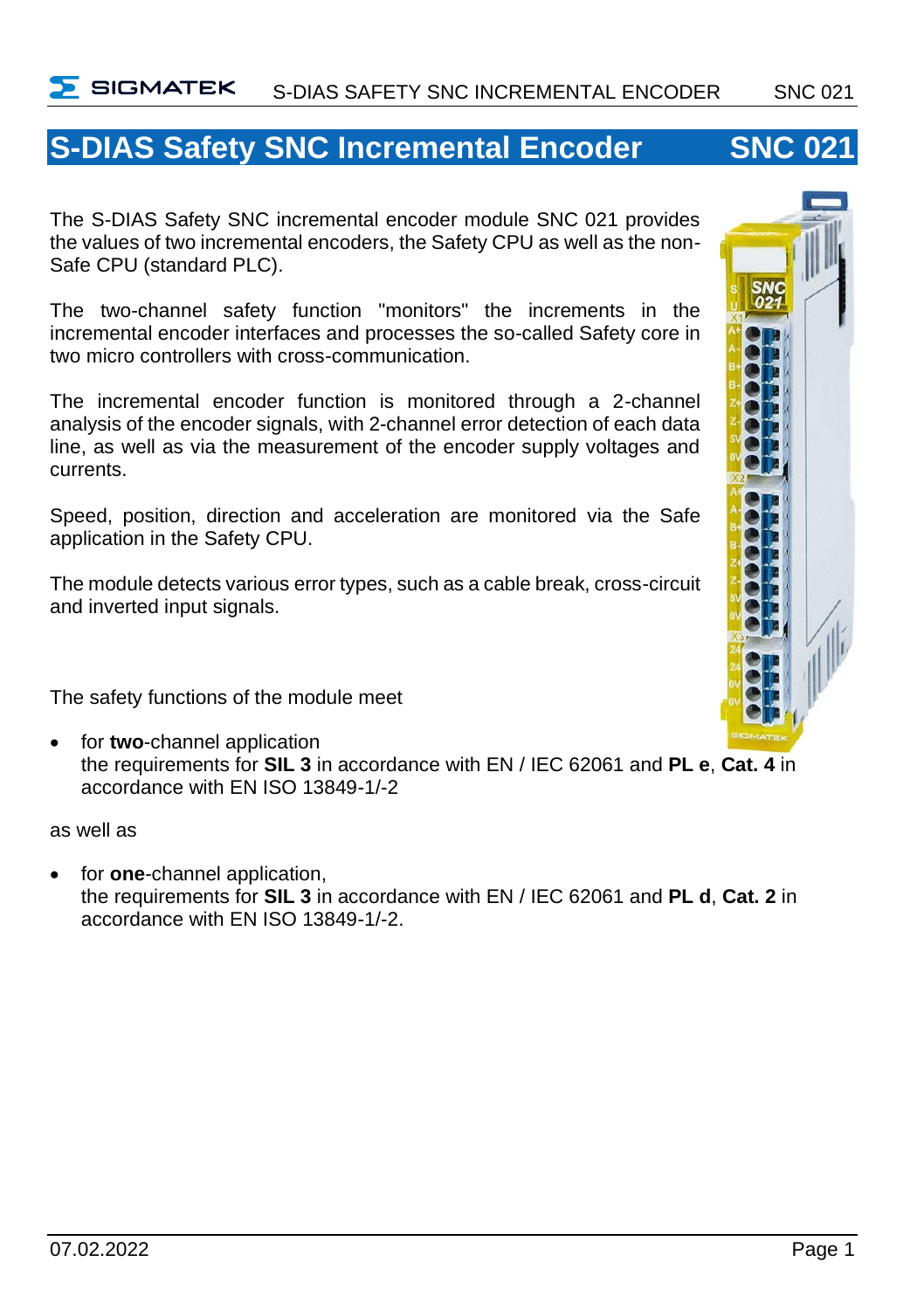$\Sigma$  SIGMATEK

### **Contents**

| 1            |       |                                                             |
|--------------|-------|-------------------------------------------------------------|
|              | 1.1   |                                                             |
|              | 1.2   |                                                             |
|              | 1.3   |                                                             |
| $\mathbf{2}$ |       |                                                             |
|              | 2.1   |                                                             |
|              | 2.2   |                                                             |
|              | 2.3   |                                                             |
|              | 2.3.1 | Mounting Position Horizontal 0-50 °C Ambient Temperature 12 |
|              | 2.3.2 | Mounting Position Horizontal 0-60 °C Ambient Temperature 13 |
|              | 2.4   |                                                             |
|              |       |                                                             |
| 3            |       |                                                             |
|              | 3.1   |                                                             |
|              | 3.2   |                                                             |
|              | 3.3   |                                                             |
|              | 3.4   |                                                             |
| 4            |       |                                                             |
| 5            |       |                                                             |
|              | 5.1   |                                                             |
|              | 5.2   |                                                             |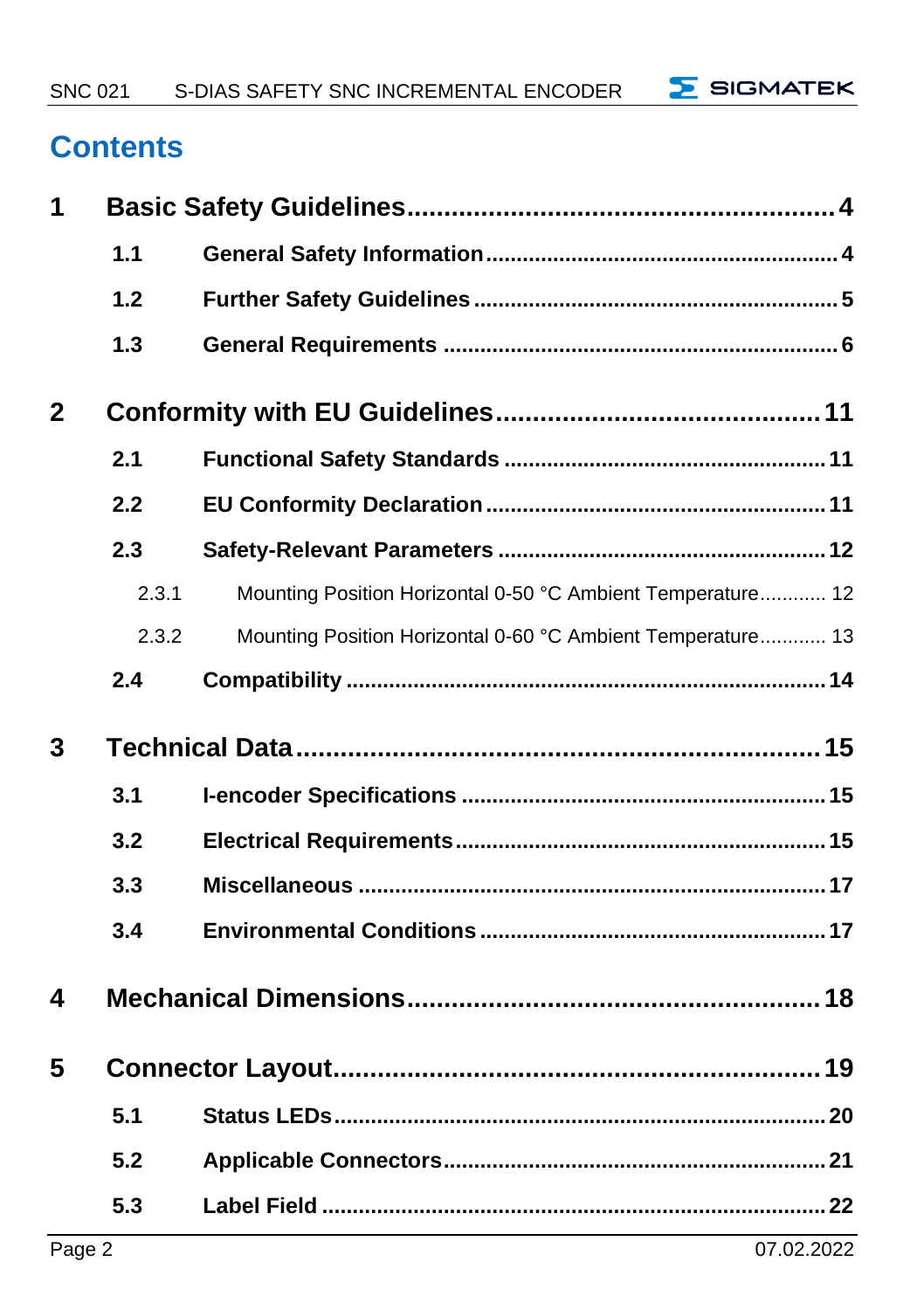|                |     | SIGMATEK S-DIAS SAFETY SNC INCREMENTAL ENCODER SNC 021 |  |
|----------------|-----|--------------------------------------------------------|--|
| 6              |     |                                                        |  |
|                | 6.1 |                                                        |  |
|                | 6.2 |                                                        |  |
| $\overline{7}$ |     |                                                        |  |
| 8              |     |                                                        |  |
| 9              |     |                                                        |  |
|                |     |                                                        |  |
|                |     |                                                        |  |
|                |     | 12 Important Notes for Two-channel Application 30      |  |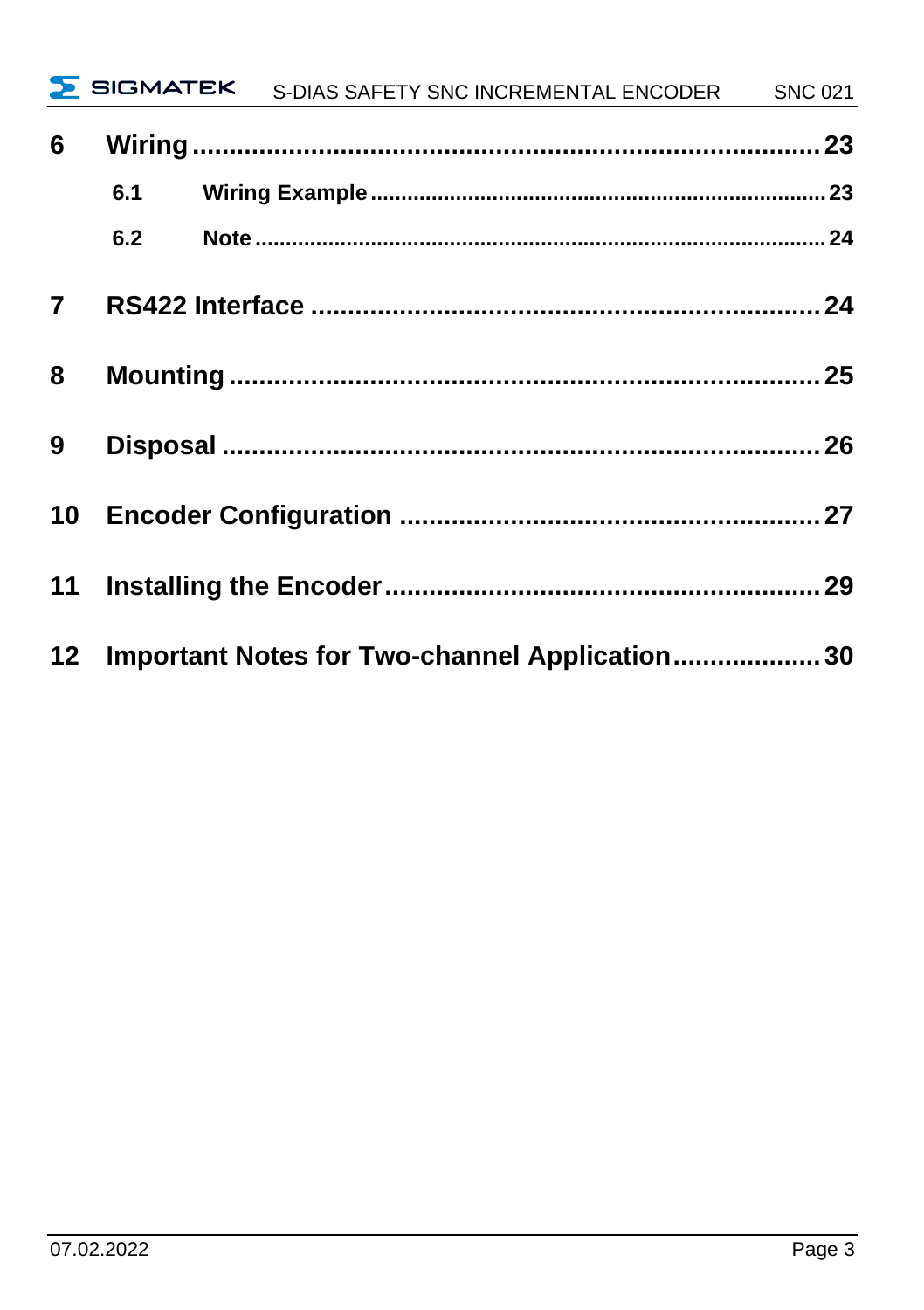$\overline{\phantom{a}}$  SIGMATEK

### <span id="page-5-0"></span>**1 Basic Safety Guidelines**

### <span id="page-5-1"></span>**1.1 General Safety Information**

Non-compliance with the Safety guidelines can result in danger to personnel, which could then lead to serious injury or in worst cases, death. In less serious cases, systems and equipment can be damaged.

The following symbols identify the individual risks as well as the degree of seriousness; their respective meanings are briefly explained below. You should therefore familiarize yourself with the Safety symbols and their meanings to prevent dangers and risks.

| <b>DANGER</b>  | <b>DANGER</b>                                                                                                                                                |
|----------------|--------------------------------------------------------------------------------------------------------------------------------------------------------------|
|                | Identifies an immediate danger with high risk, which<br>can lead to immediate death or serious injury if not<br>avoided.                                     |
|                | Indique un danger direct à haut risque d'un décès<br>immédiat ou des blessures graves si les consignes de<br>sécurité ne sont pas respectées.                |
| <b>WARNING</b> | <b>WARNING</b>                                                                                                                                               |
|                | Identifies a possible danger with a mid-level risk, which<br>can lead to death or (serious) injury if not avoided.                                           |
|                | Indique un danger possible d'un risque moyen de<br>décès ou de (graves) blessures si les consignes de<br>sécurité ne sont pas respectées.                    |
| <b>CAUTION</b> | <b>CAUTION</b>                                                                                                                                               |
|                | Identifies a low risk danger, which can lead to injury or<br>property damage if not avoided.                                                                 |
|                | Indique un danger avec un niveau de risque faible des<br>blessures légères ou des dommages matériels si les<br>consignes de sécurité ne sont pas respectées. |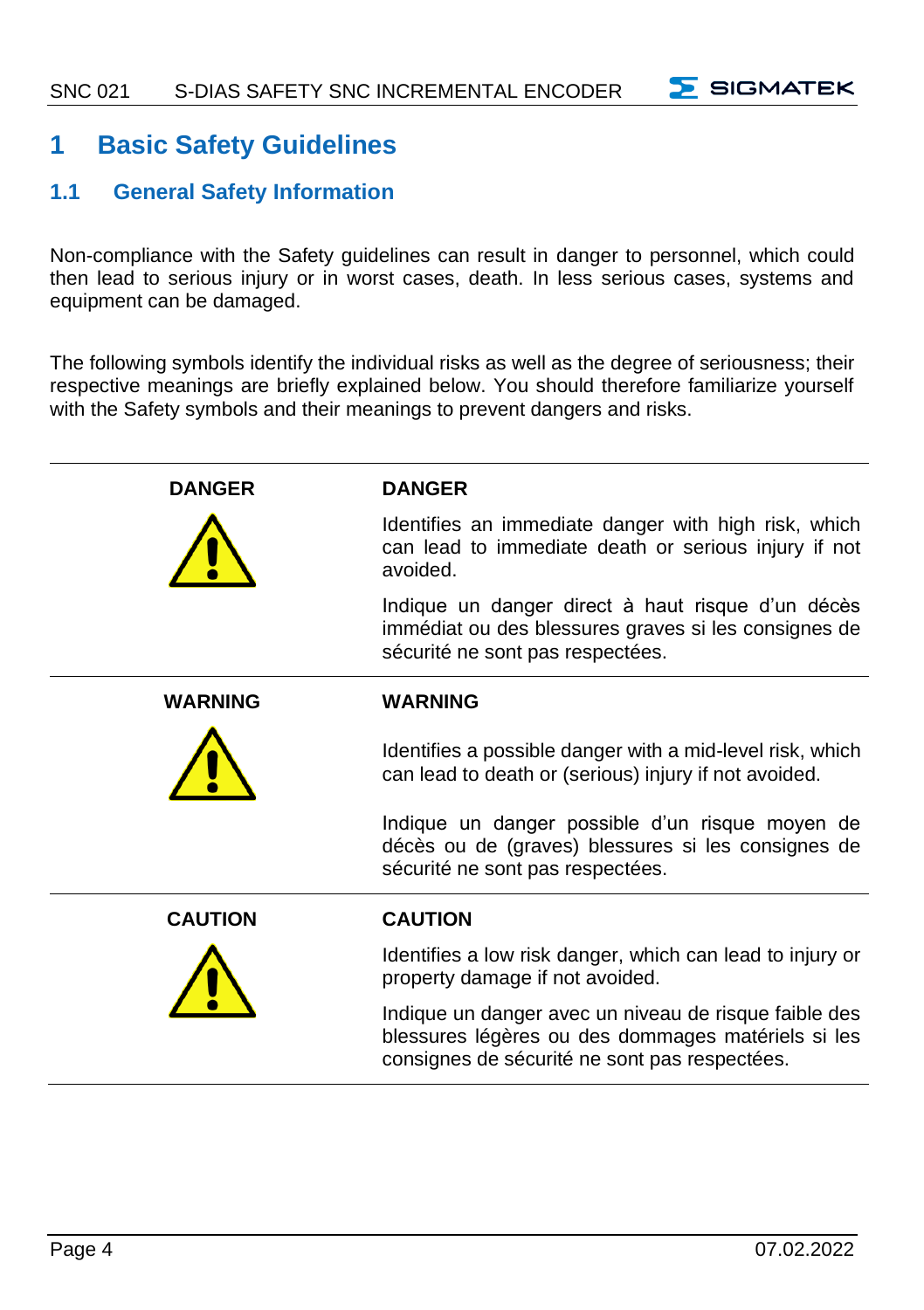### <span id="page-6-0"></span>**1.2 Further Safety Guidelines**

| Warning, dangerous electrical voltage<br>Avertissement d'une tension électrique dangereuse                                                  |
|---------------------------------------------------------------------------------------------------------------------------------------------|
| Hot surface warning<br>Avertissement d'une surface chaude                                                                                   |
| Danger for ESD-sensitive components                                                                                                         |
| symbol identifies important or<br>This<br>additional<br>information regarding the operation of the safety<br>modules.                       |
| Ce symbole indique des informations importantes ou<br>supplémentaires concernant le fonctionnement des<br>modules de sécurité particuliers. |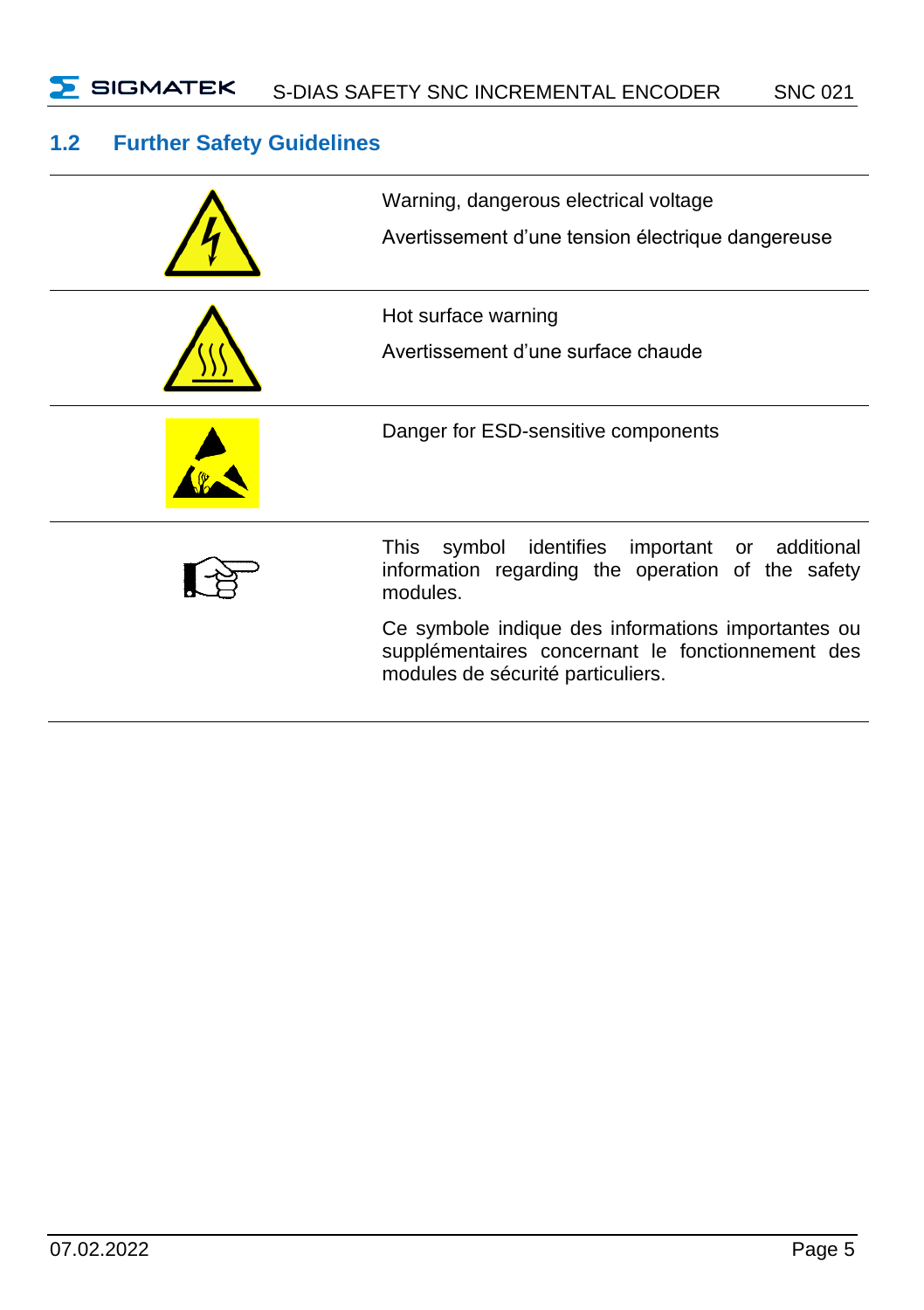$\Sigma$  SIGMATEK

### <span id="page-7-0"></span>**1.3 General Requirements**

| <b>Technical</b><br><b>Documentation</b> | This technical documentation is a component of this product.<br>This document must be accessible near the machine.<br>$\bullet$<br>since it contains important instructions.<br>The technical documentation should be included in the<br>$\bullet$<br>sale, rental or transfer of the product. |
|------------------------------------------|------------------------------------------------------------------------------------------------------------------------------------------------------------------------------------------------------------------------------------------------------------------------------------------------|
|                                          | Documentation technique                                                                                                                                                                                                                                                                        |
|                                          | Cette documentation technique fait partie intégrale du produit.                                                                                                                                                                                                                                |
|                                          | Gardez la toujours à portée de main et à la proximité de<br>$\bullet$<br>machine, car elle contient des informations<br>la<br>importantes.                                                                                                                                                     |

• Distribuez la documentation technique aux secteurs de la vente et/ou de la location du produit.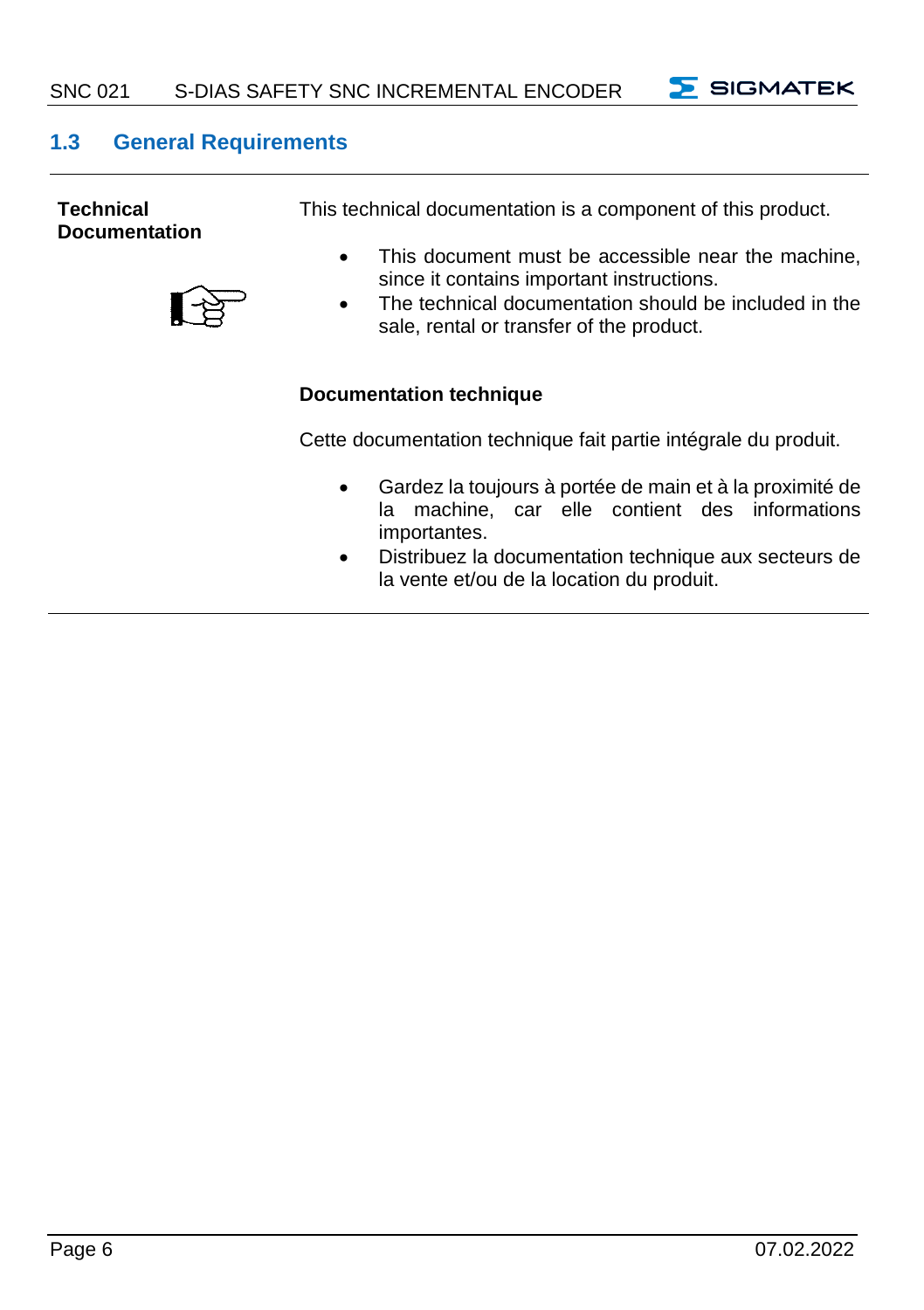### **Acceptance of Safety Guidelines**



Before handling the product to which this documentation belongs, the operating instructions and safety guidelines must be read. SIGMATEK GmbH & Co KG accepts no liability for damages resulting from non-compliance with the Safety guidelines or applicable regulations.

Acceptance of the Safety guidelines and the explanations in this document, as well as the Safety System Handbook (see homepage<sup>1</sup>) are a basic requirement for proper use. Therefore, read this operating manual thoroughly and familiarize yourself with each of them in detail.

More information on standards and regulations etc. can be found in the system handbook.

### **Prendre connaissance de consignes de sécurité**

Avant toute manipulation on doit impérativement prendre connaissance de consignes de sécurité et du mode d'emploi. SIGMATEK GmbH & Co KG n'assume aucune responsabilité pour les dommages causés par le non-respect des consignes de sécurité ou du mode d'emploi respectif.

La connaissance de consignes de sécurité et le contenu de cette documentation ainsi que le mode d'emploi du système de sécurité constitue une condition préalable à l'utilisation prévue. Lisez ce mode d'emploi et assurez-vous de le comprendre jusqu'aux détails.

Pour plus d'informations sur les normes et les lignes directrices, etc., reportez-vous au mode d'emploi

<sup>&</sup>lt;sup>1</sup> Using the search function with the keyword "Safety System Handbook"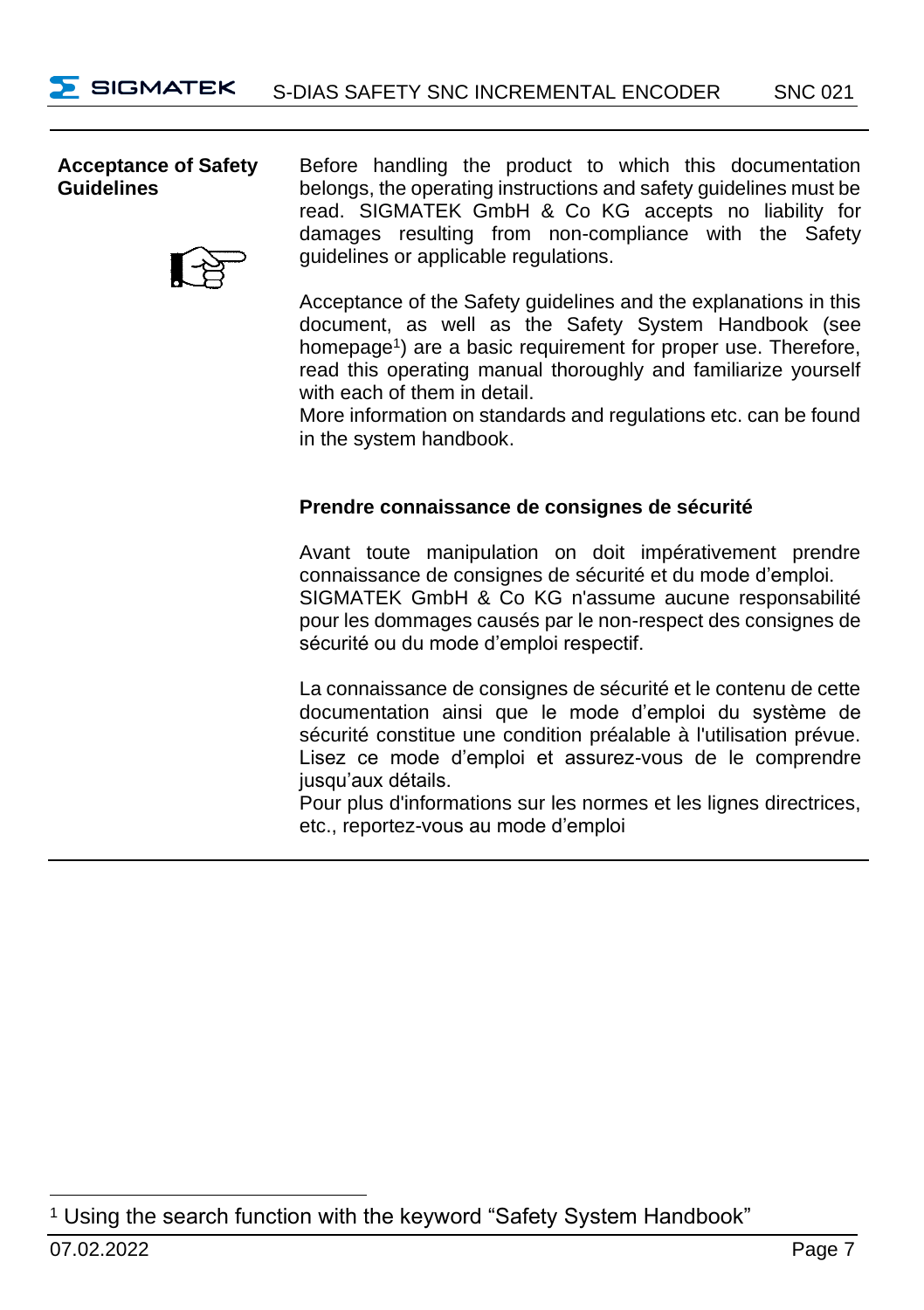$\overline{\phantom{a}}$  SIGMATEK



**Qualified Personnel** Installation, assembly, programming and initial start-up, operation, maintenance and decommissioning of control and automation technology products in general, as well as safe products in particular, can only be performed by qualified personnel.

> Qualified personnel in this context are people, who have completed training or have trained under supervision of qualified personnel and have been authorized to operate and maintain equipment of functional safety, systems and facilities in compliance with the strict guidelines and standards of Safety technology.

### **Personnel qualifié**

Installation, montage, programmation, mise en service, l'exploitation, l'entretien et mise hors service de produits de commande et d'automatisation en général, et de produits liés à la sécurité, en particulier, ne peut être effectuée que par le personnel qualifié.

On entend sous terme personnel qualifié les personnes ayant acquis une formation professionnelle dispensé par un spécialiste sur l'utilisation et surveillance des composants et des systèmes de sécurité, ceci conformément aux lignes directrices et les normes en vigueur.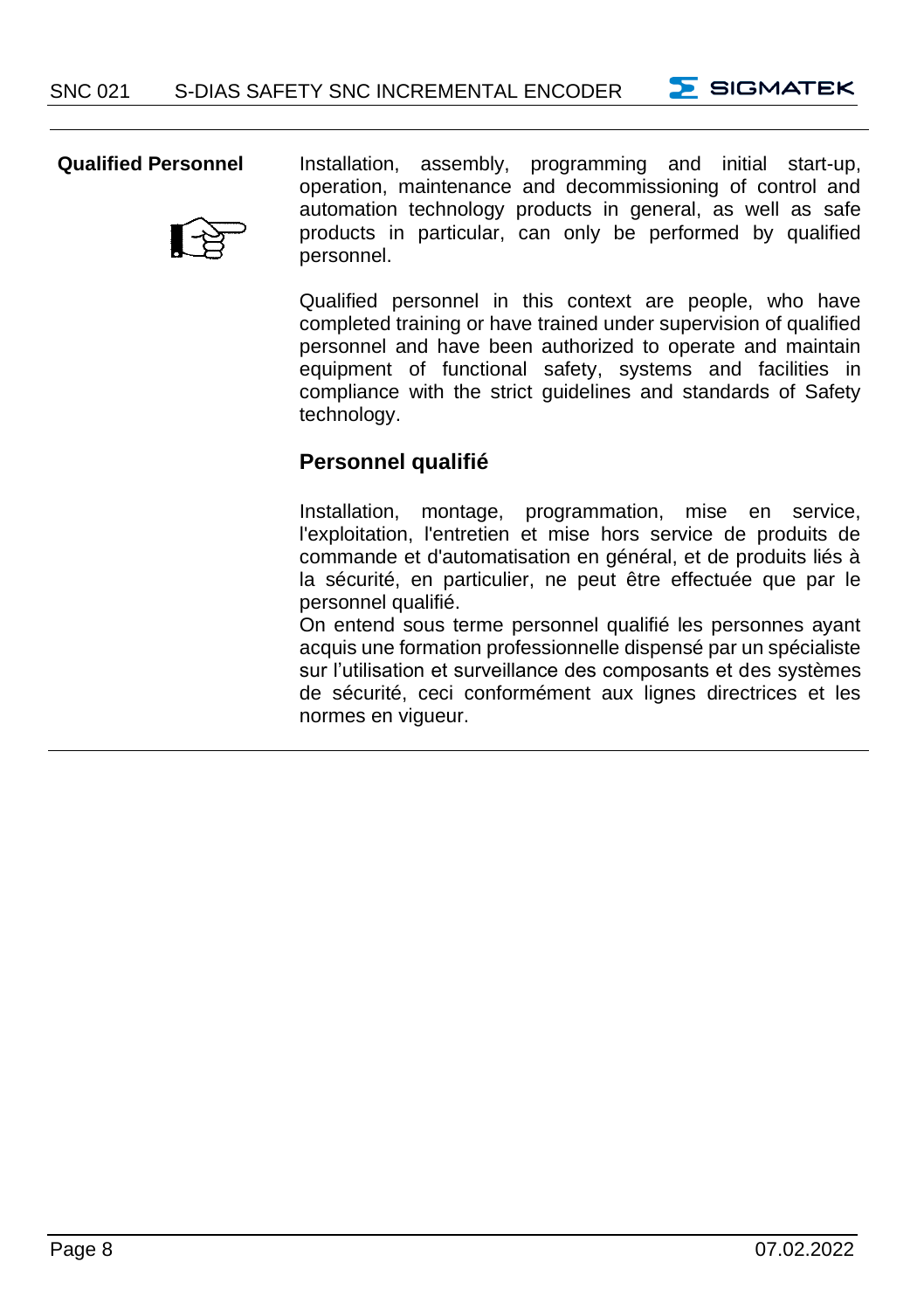**Designated Use** The Safety modules are designed for use in applications with a requirement of functional safety and meet the required conditions for Safe operation with the parameters specified in section 2.

> For your own safety and the safety of others, use Safety modules for their designated purpose only. Correct EMC installation as well as proper transport and storage are also included under designated use.

Non-designated use consists of:

- any change made to the Safety modules of any kind.
- the use of damaged Safety modules.
- the use of the Safety module inconsistent with the instructions described in this handbook.
- The use of the safety module inconsistent with the technical data described in this handbook.

Les modules de sécurité sont concus pour une utilisation dans les applications sollicitant un niveau de sécurité et répondent à toutes les conditions nécessaires pour un fonctionnement sûr conformément au niveau de performance e (PL e) selon la norme EN ISO 13849-1/-2 et SIL 3 ou SIL CL 3 de la norme EN 62061.

### **Utilisation prévue**

Utilisez le module de sécurité conformément à son mode d'emploi pour votre propre sécurité et celle d'autres personnes. L'utilisation conforme comprend également une installation conforme CEM ainsi que le transport et le stockage conforme.

L'utilisation abusive comprend entre autres:

- Les modifications quelconques apportées aux modules de sécurité.
- Utilisation de modules de sécurité endommagés.
- Utilisation de modules de sécurité en dehors du cadre décrit dans ce mode d'emploi.
- Utilisation de modules de sécurité en dehors des spécifications décrites dans ce mode d'emploi.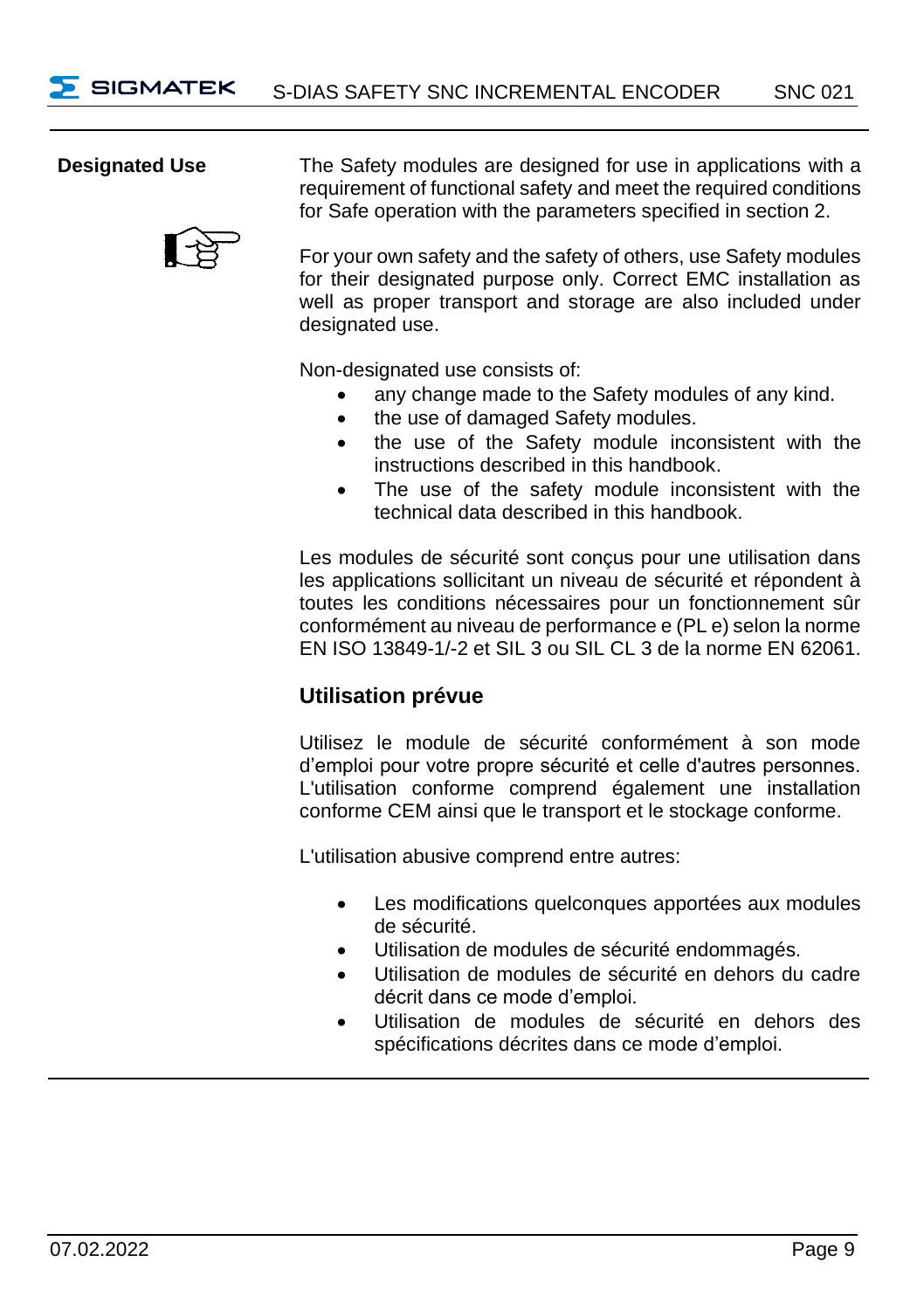SIGMATEK

**Operator Due Diligence** The operator must ensure that

- 
- purpose only. • the Safety modules are to be operated in error-free, fully functional condition only.

the Safety modules are to be used for their designated

• only sufficiently qualified and authorized personnel operate the Safety modules.

This documentation is complete and in readable condition and available at the site of operation.

### **Obligation de diligence**

L'utilisateur doit s'assurer que

- les modules de sécurité ne sont utilisés que selon les spécifications.
- uniquement les modules de sécurité en parfait état de fonctionnement peuvent être utilisés.
- seulement le personnel qualifié et autorisé puisse manipuler les modules de sécurité.

la documentation dans son intégralité et dans un état lisible est mise à disposition à l'endroit où les modules de sécurité sont utilisés.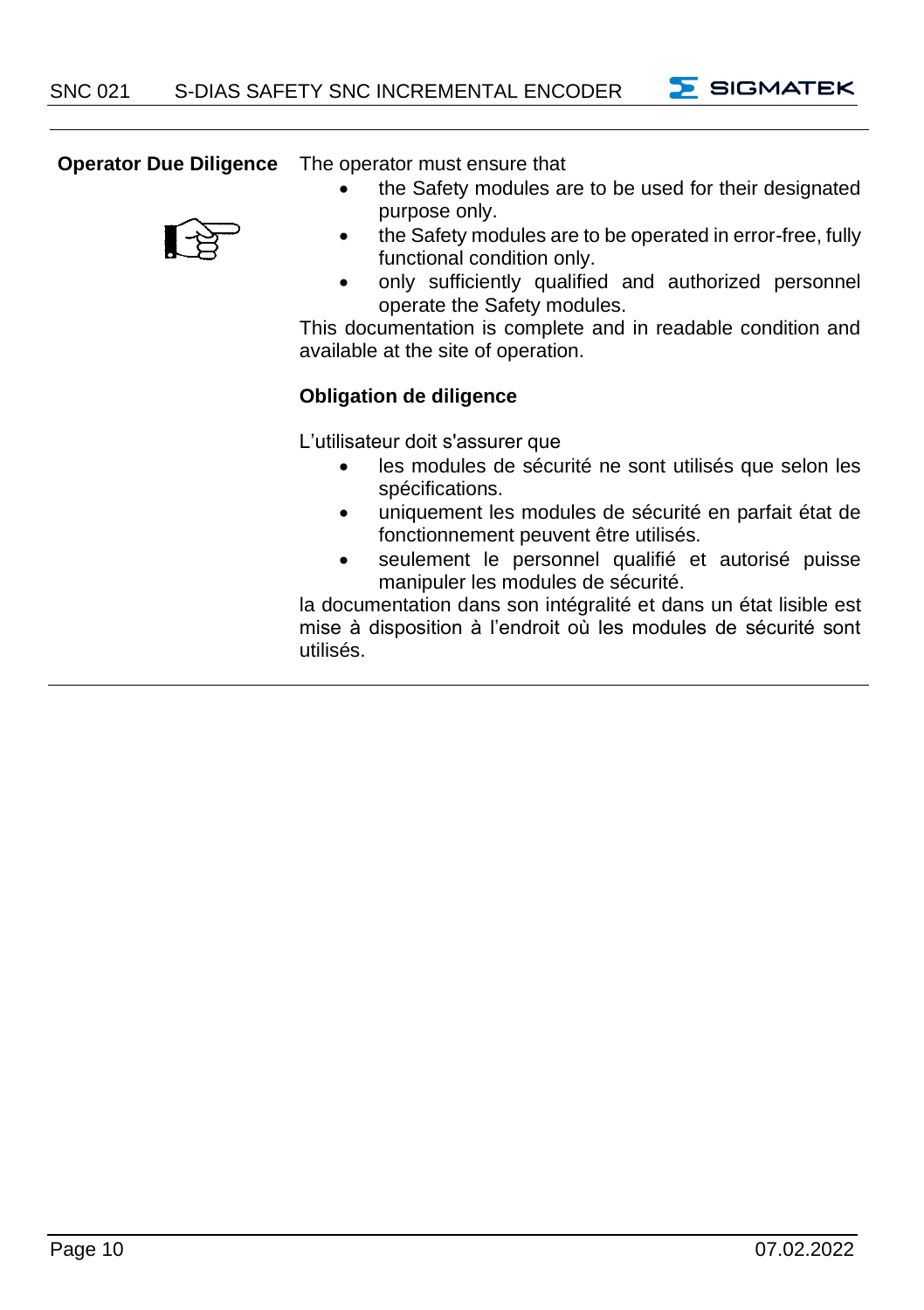### <span id="page-12-0"></span>**2 Conformity with EU Guidelines**

### <span id="page-12-1"></span>**2.1 Functional Safety Standards**

- EN / IEC 62061:2005/A2:2015
- EN ISO 13849-1:2015
- EN ISO 13849-2:2012

### <span id="page-12-2"></span>**2.2 EU Conformity Declaration**

### **CE Declaration of Conformity**

The SNC 021 complies with European norms for programmable logic controls.

- 2006/42/EG "Directive of the European Parliament and of the Council of 17 May 2006 on Machinery and Change to the Directive 95/16/EC" (machine guideline)
- 2014/30/EU "Electromagnetic Compatibility" (EMC guideline)
- 2011/65/EU Restricted use of certain hazardous substances in electrical and electronic equipment (RoHS Guideline)

The EU Conformity Declarations are provided on the SIGMATEK website. Using the search function with the keyword "EU Declaration of Conformity".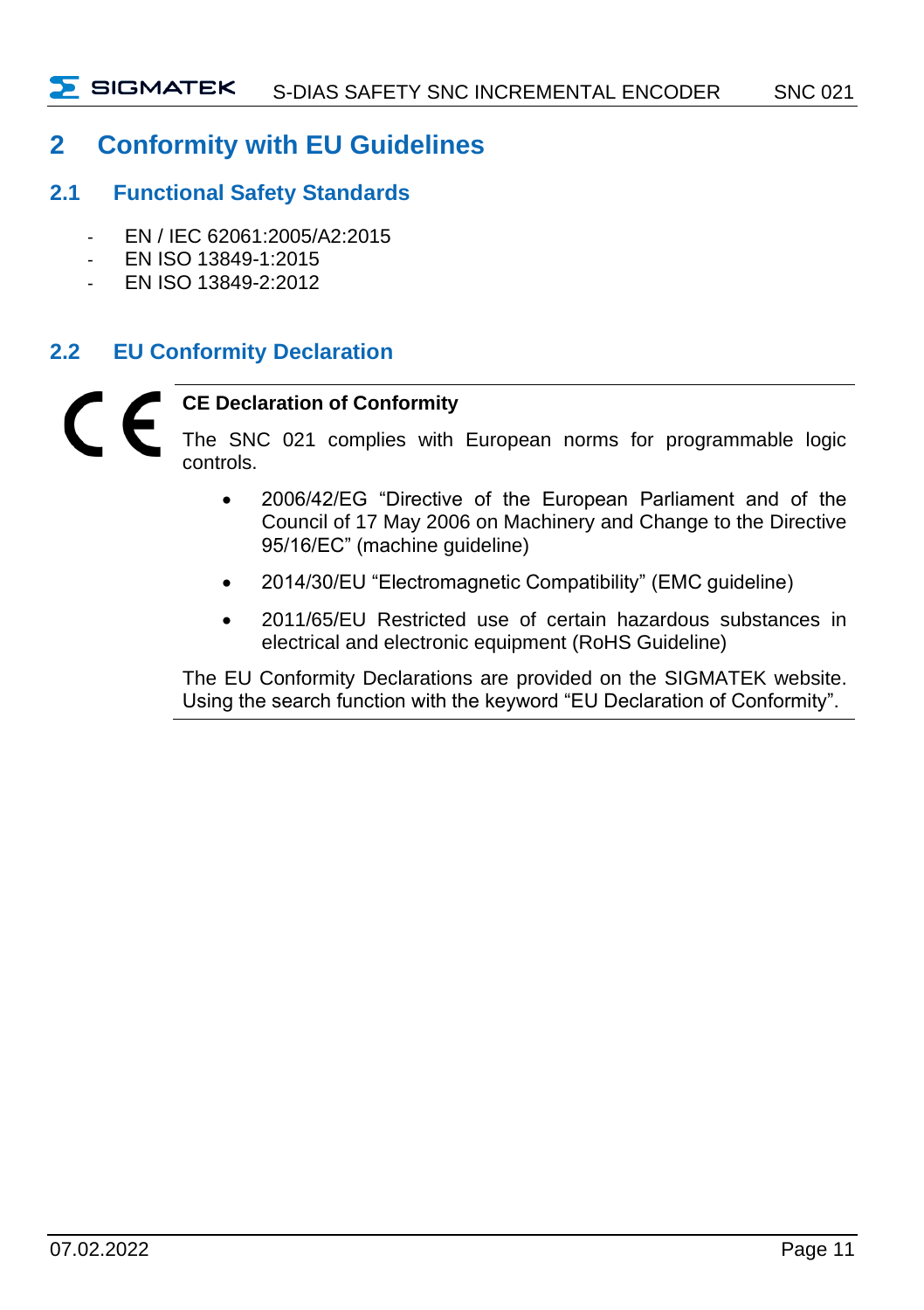$\Sigma$  SIGMATEK

### <span id="page-13-0"></span>**2.3 Safety-Relevant Parameters**

### <span id="page-13-1"></span>**2.3.1 Mounting Position Horizontal 0-50 °C Ambient Temperature**

|                       | 2-channel application                                                                                                                                                            | 1-channel application                                                                                                                                                                            |
|-----------------------|----------------------------------------------------------------------------------------------------------------------------------------------------------------------------------|--------------------------------------------------------------------------------------------------------------------------------------------------------------------------------------------------|
| <b>Input Module</b>   | Safety parameters for two<br>connected incremental encoders,<br>which monitor one another in the SNC<br>021                                                                      | Safety parameters for one<br>connected incremental encoder, which<br>is monitored<br>in the SNC 021                                                                                              |
| <b>SNC 021</b>        | $PFH_D = 3.5E-09(1/h)$                                                                                                                                                           | $PFH_D = 3.4E-09(1/h)$                                                                                                                                                                           |
| including CPU modules | $MTTFD = 581 years$                                                                                                                                                              | $MTTFD = 806 years$                                                                                                                                                                              |
| SCP 011/SCP 111       | $DC = 99 \%$                                                                                                                                                                     | $DC = 97 %$                                                                                                                                                                                      |
|                       | $SFF = 99 %$                                                                                                                                                                     | $SFF = 99 %$                                                                                                                                                                                     |
|                       | PL e / CAT 4 according to EN/ISO 13849                                                                                                                                           | PL d / CAT 2 according to EN/ISO 13849                                                                                                                                                           |
|                       | SIL 3 according to EN 62061                                                                                                                                                      | SIL 3 according to EN 62061                                                                                                                                                                      |
|                       | The application for a specific PL,<br>category or SIL requires a risk analysis of<br>the end-use application to determine<br>whether two incremental encoders are<br>sufficient. | These safety parameters were calculated<br>for the SNC 021 when used with a<br>incremental encoder. The safety<br>parameters of the entire machine must<br>be determined in the end application. |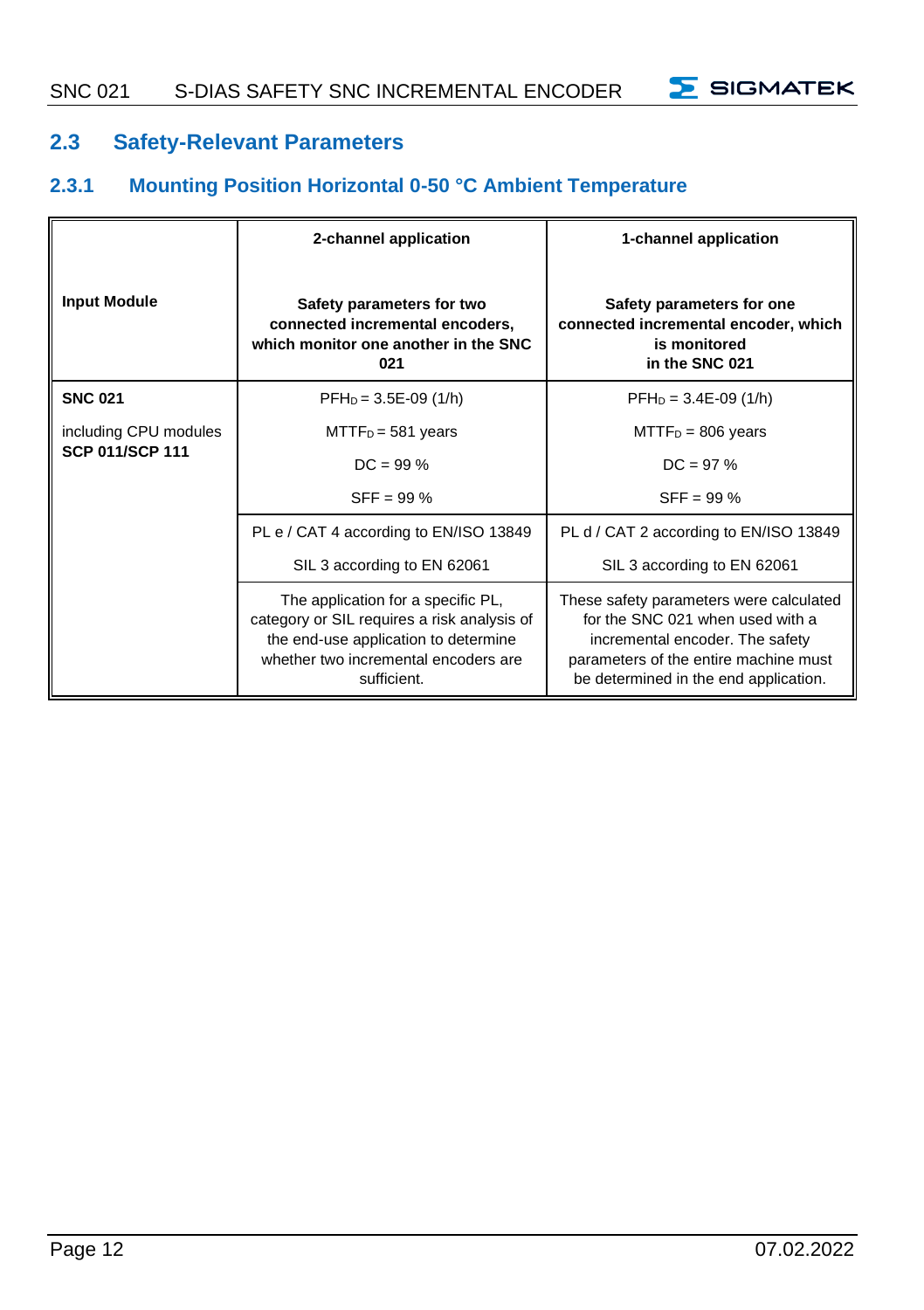### <span id="page-14-0"></span>**2.3.2 Mounting Position Horizontal 0-60 °C Ambient Temperature**

|                          | 2-channel application                                                                                                                                                            | 1-channel application                                                                                                                                                                            |  |
|--------------------------|----------------------------------------------------------------------------------------------------------------------------------------------------------------------------------|--------------------------------------------------------------------------------------------------------------------------------------------------------------------------------------------------|--|
| <b>Input Module</b>      | Safety parameters for two<br>connected incremental encoders,<br>which monitor one another in the SNC<br>021                                                                      | Safety parameters for one<br>connected incremental encoder, which<br>is monitored<br>in the SNC 021                                                                                              |  |
| <b>SNC 021</b>           | $PFH_D = 4.3E-09$ (1/h)                                                                                                                                                          | $PFH_D = 4.3E-09(1/h)$                                                                                                                                                                           |  |
| including CPU modules    | $MTTFD = 457$ years                                                                                                                                                              | $MTTF_D = 634$ years                                                                                                                                                                             |  |
| SCP 011/SCP 111          | $DC = 99 \%$                                                                                                                                                                     | $DC = 97 \%$                                                                                                                                                                                     |  |
|                          | $SFF = 99 %$                                                                                                                                                                     | $SFF = 99 %$                                                                                                                                                                                     |  |
| <b>SNC 021</b>           | $PFH_D = 5.1E-09(1/h)$                                                                                                                                                           | $PFH_D = 5.1E-09(1/h)$                                                                                                                                                                           |  |
| including CPU modules    | $MTTFD = 401$ years                                                                                                                                                              | $MTTF_D = 503$ years                                                                                                                                                                             |  |
| <b>SCP 211/SCP 111-S</b> | $DC = 99 \%$                                                                                                                                                                     | $DC = 97 \%$                                                                                                                                                                                     |  |
|                          | $SFF = 99 %$                                                                                                                                                                     | $SFF = 99 %$                                                                                                                                                                                     |  |
|                          | PL e / CAT 4 according to EN/ISO 13849                                                                                                                                           | PL d / CAT 2 according to EN/ISO 13849                                                                                                                                                           |  |
|                          | SIL 3 according to EN 62061                                                                                                                                                      | SIL 3 according to EN 62061                                                                                                                                                                      |  |
|                          | The application for a specific PL,<br>category or SIL requires a risk analysis of<br>the end-use application to determine<br>whether two incremental encoders are<br>sufficient. | These safety parameters were calculated<br>for the SNC 021 when used with a<br>incremental encoder. The safety<br>parameters of the entire machine must<br>be determined in the end application. |  |

Reason for SIL 3 with single-channel use:

Because the high SFF value is greater than 99 %, SIL 3 can be accepted with a hardware tolerance (HFT) of 0 according to EN 62061.



### **1-channel and 2-channel application:**

The application for a specific PL, category or SIL requires a correct installation. Please note any normative requirements of the end application (machine) for installation and selection of encoders.

The use of the specified parameters requires a risk analysis of the end application, by which whether 2 incremental encoders is sufficient must be determined.

For two-channel application, both incremental encoders must be monitored in the application (SCP 011/111/211/111-S).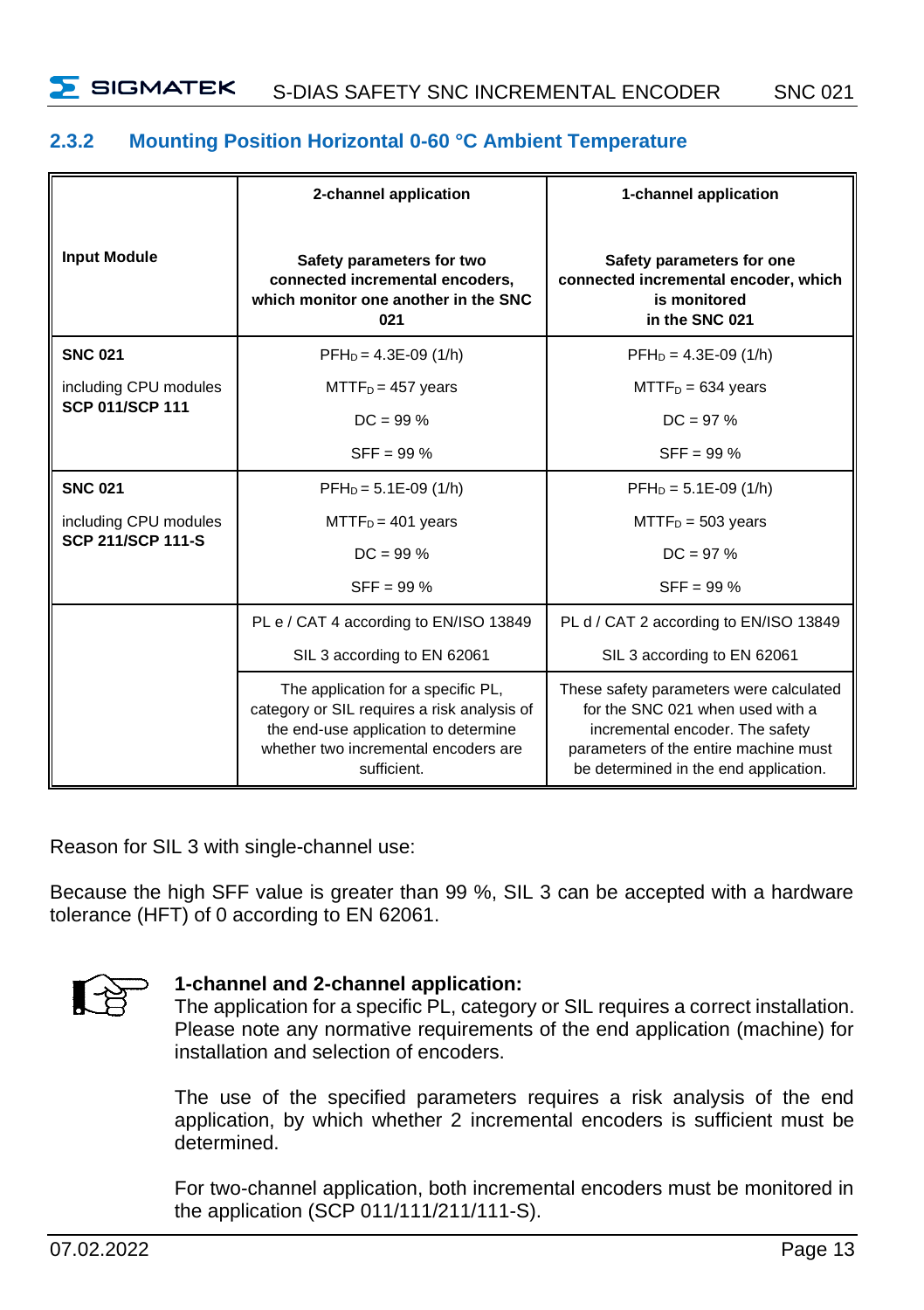

### <span id="page-15-0"></span>**2.4 Compatibility**



### **Compatibility**

For compatibility of the S-DIAS Safety modules, see chapter "Compatibility of S-DIAS Safety Modules" in the system handbook.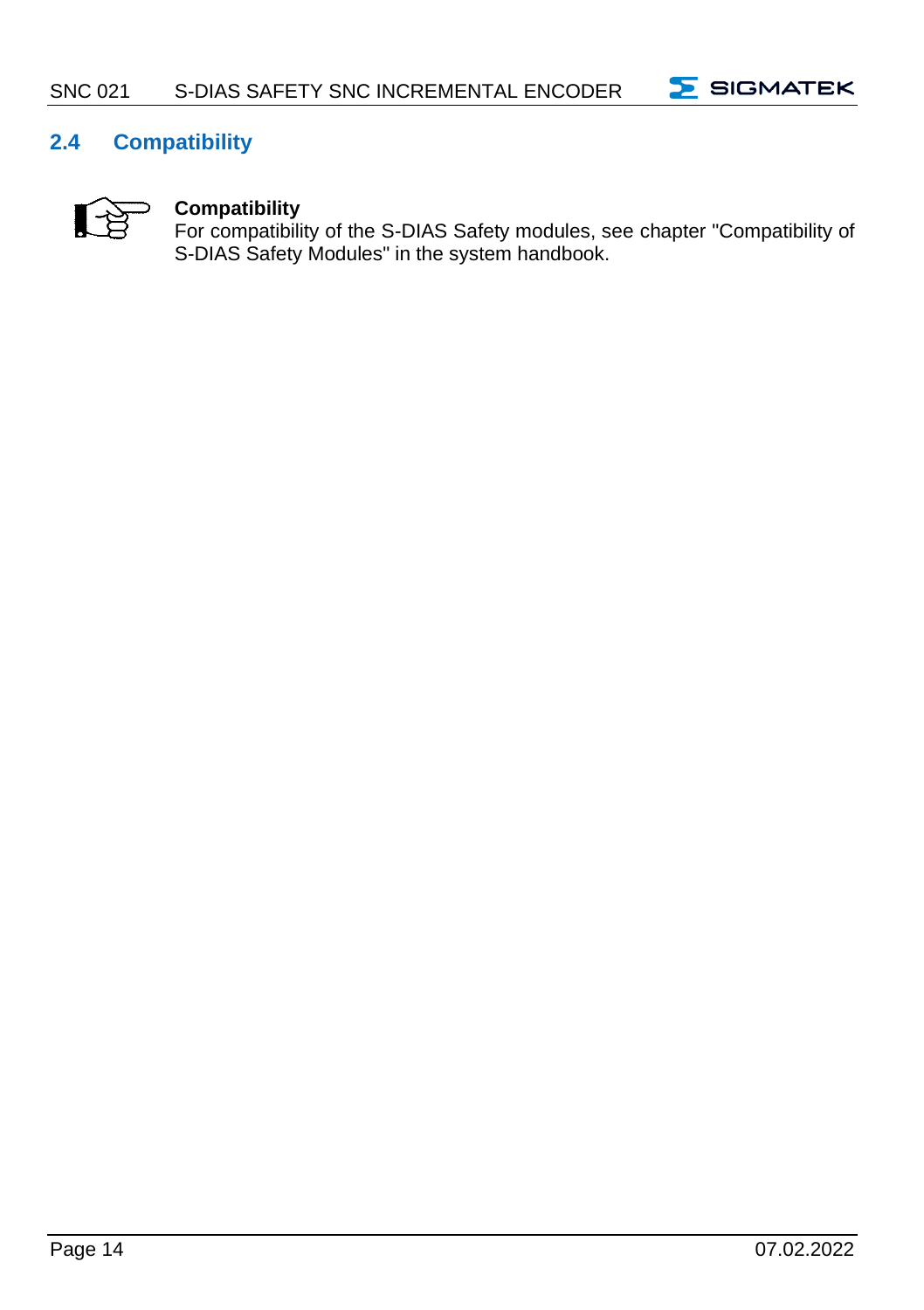### <span id="page-16-0"></span>**3 Technical Data**

### <span id="page-16-1"></span>**3.1 I-encoder Specifications**

| Number of channels            |                                                                                                                                                |
|-------------------------------|------------------------------------------------------------------------------------------------------------------------------------------------|
| Encoder                       | Incremental encoder with RS422 Interface with null position trace.                                                                             |
| Input frequency               | 0.75 MHz                                                                                                                                       |
| Counter frequency             | 3 MHz                                                                                                                                          |
| Signal analysis               | 4x                                                                                                                                             |
| Encoder resolution            | 12 bits (all versions up to FW V284, CPLD HW3.10 L1.9, S02.03.02)                                                                              |
|                               | 28 bits (starting with version FW V286, CPLD HW3.20 L2.2, S03.04.03)                                                                           |
| Encoder power supply          | +5 V supply, short-circuit proof with monitoring function<br>and current measurement $(+5 \text{ V})$ is generated from $+24 \text{ V}$ at X3) |
| <b>Status LED</b>             | yes                                                                                                                                            |
| I-encoder current consumption | maximum 300 mA per encoder when installing the SNC 021 in ambient<br>temperature up to 50 °C                                                   |
|                               | maximum 200 mA per encoder with 60 °C ambient temperature                                                                                      |

### <span id="page-16-2"></span>**3.2 Electrical Requirements**

| Supply voltage for the encoder<br>supply                        | $+18-30$ V <sup>(1)</sup>        |                     |
|-----------------------------------------------------------------|----------------------------------|---------------------|
| Current consumption of supply<br>voltage for the encoder supply | typically 162 mA/24 V            | maximum 200 mA/30 V |
| Voltage supply from Safety bus                                  | $+12V$                           |                     |
| Current consumption on the<br>Safety bus (+12 V supply)         | maximum 90 mA<br>typically 75 mA |                     |
| Voltage supply from S-DIAS bus                                  | $+24V$                           |                     |
| Current consumption on the<br>S-DIAS bus (+24 V supply)         | typically 33 mA                  | maximum 40 mA       |

<sup>(1)</sup> With horizontal mounting position and increased ambient temperature >50 °C the maximum permissible supply voltage is reduced from 30 V to 28.8 V.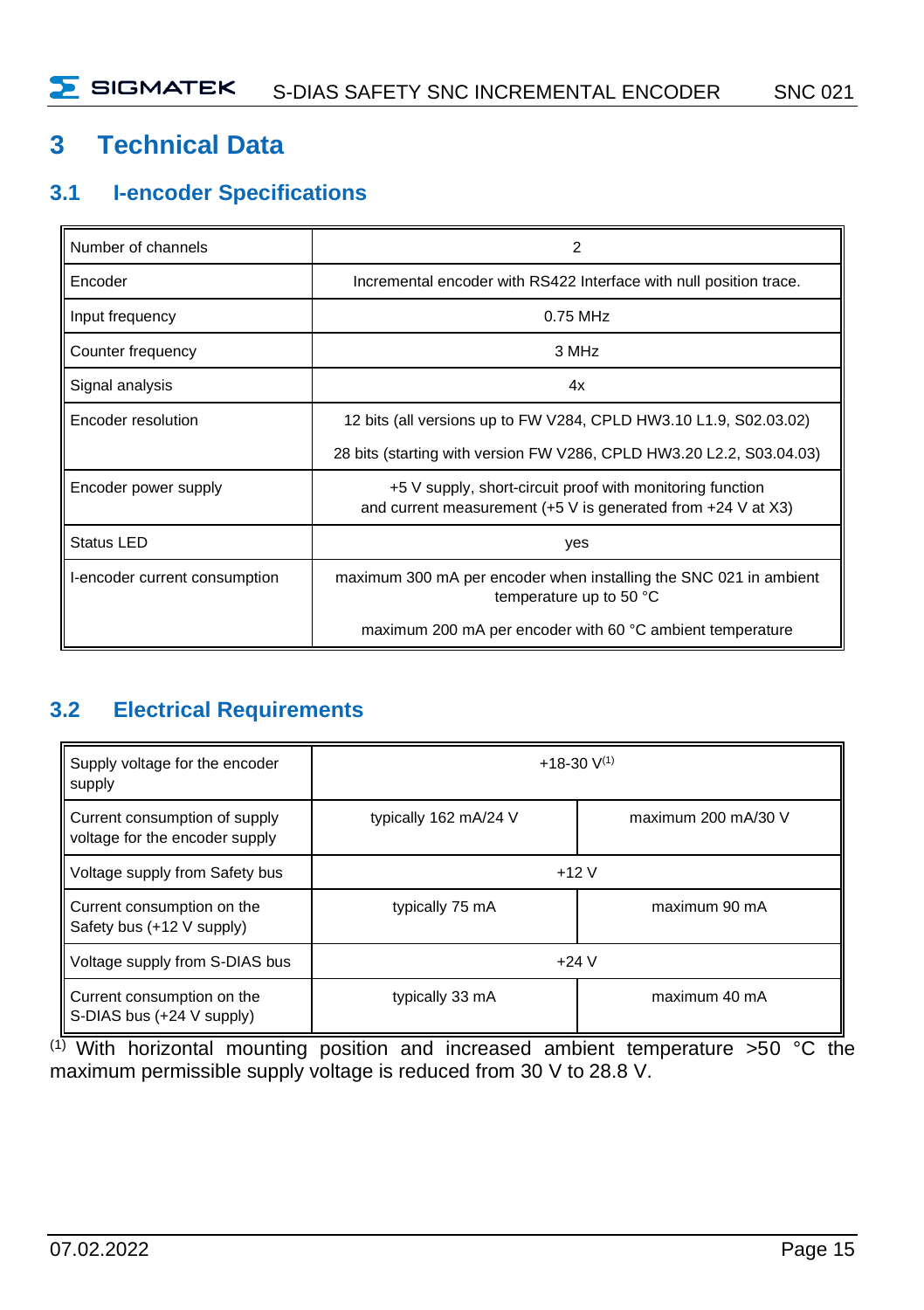**S SIGMATEK** 

**If this S-DIAS Safety module is connected to an SCP with several modules, the total current of the S-DIAS Safety modules used must be determined and checked.**

> **The total current of the +24 V supply cannot exceed 800 mA. The total current of the +12 V supply cannot exceed 800 mA.**

**Si ce module de sécurité S-DIAS Safety est raccordé à un SCP avec plusieurs modules, le courant total des modules de sécurité S-DIAS utilisés doit être déterminé et vérifié.**

**Le courant total de l'alimentation +24 V ne peut pas dépasser 800 mA. Le courant total de l'alimentation +12 V ne peut pas dépasser 800 mA.**

**The SNC 021 module can only be used in conjunction with an SCP 011/SCP 111 that has been configured as a master CPU.**

**Le module SNC 021 ne peut être utilisé qu'en combinaison avec un module SCP 011/SCP 111 lequel a été configuré comme processeur maître.**

**The S-DIAS Safety module SNC 021 is supported from the following firmware versions of the S-DIAS Safety CPU modules:**

**S-DIAS Safety CPU module SCP 011: starting with FW version V370 S-DIAS safety CPU module SCP 111: starting with FW version V447**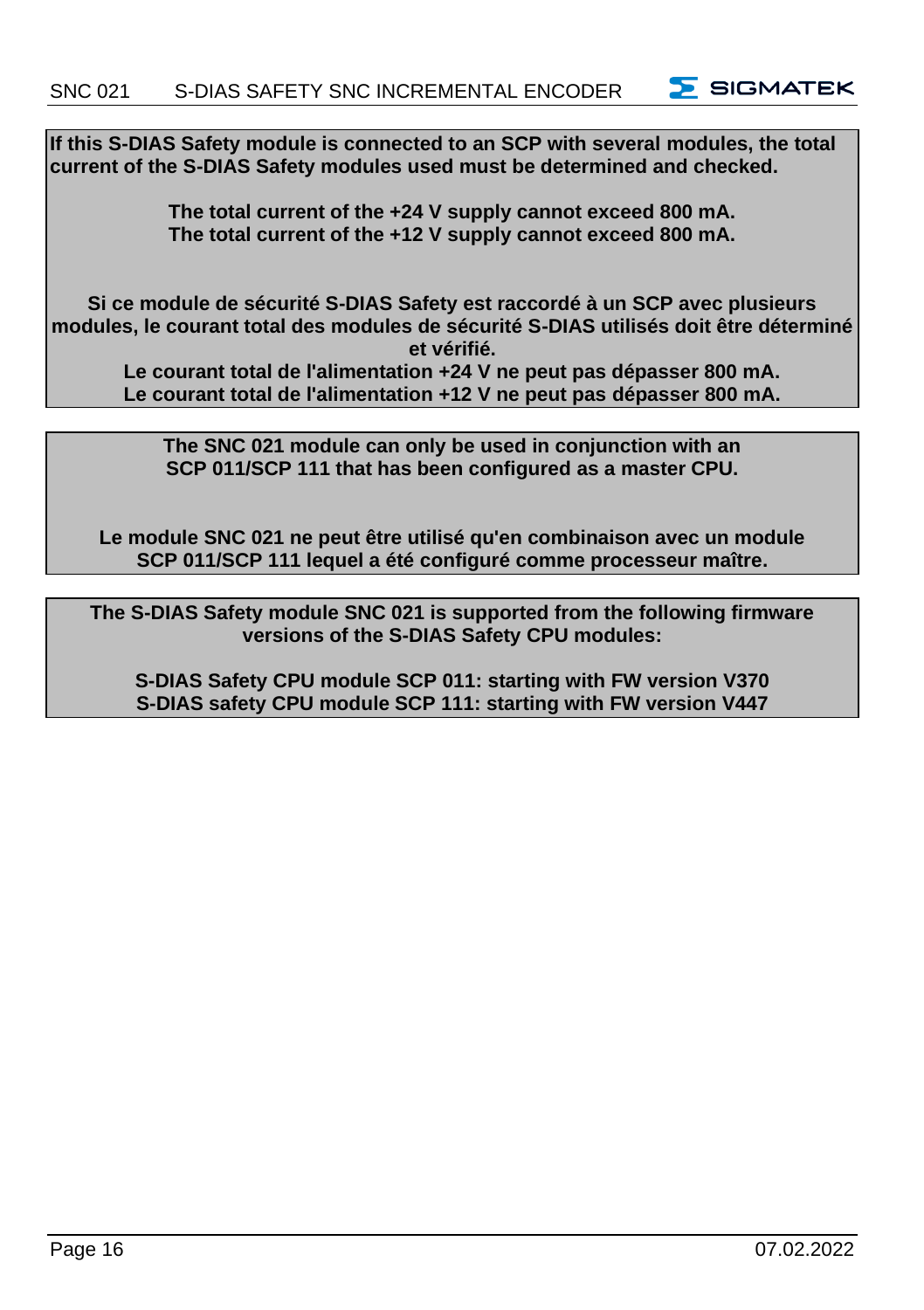### <span id="page-18-0"></span>**3.3 Miscellaneous**

| Article number   | 20-896-021                            |                                              |
|------------------|---------------------------------------|----------------------------------------------|
| Hardware version | $2.x-3.x$                             |                                              |
| Standard         | Two-channel application:              | EN 62061SIL 3<br>EN ISO 13849-1 PL e/Cat. 4  |
|                  | One-channel application:              | EN 62061 SIL 3<br>EN ISO 13849-1 PL d/Cat. 2 |
|                  | UL 508 (E247993)                      |                                              |
| Approvals        | CE, cULus, TÜV Austria EG type-tested |                                              |

### <span id="page-18-1"></span>**3.4 Environmental Conditions**

| Storage temperature                        | $-20$ $+85$ °C                                                                                                                                                                                        |                                             |  |
|--------------------------------------------|-------------------------------------------------------------------------------------------------------------------------------------------------------------------------------------------------------|---------------------------------------------|--|
| Environmental temperature                  | $0+50$ °C (UL)                                                                                                                                                                                        |                                             |  |
|                                            | $0+60$ °C (CE)                                                                                                                                                                                        |                                             |  |
| Humidity                                   | 0-95 %, non-condensing                                                                                                                                                                                |                                             |  |
| Installation altitude above sea            | 0-2000 m without derating                                                                                                                                                                             |                                             |  |
| level                                      | > 2000 m with derating of the maximum environmental temperature by 0.5<br>°C per 100 m                                                                                                                |                                             |  |
| Operating conditions<br>Pollution degree 2 |                                                                                                                                                                                                       |                                             |  |
| <b>EMC</b> resistance                      | in accordance with 61000-6-7:2015 (Generic standards - Immunity<br>requirements for equipment intended to perform functions in safety-related<br>systems (functional safety) at industrial locations) |                                             |  |
|                                            | in accordance with EN 61000-6-2:2007 (industrial area)<br>(increased requirements in accordance with IEC 62061)                                                                                       |                                             |  |
| EMC noise generation                       | in accordance with EN 61000-6-4:2007 (industrial area)                                                                                                                                                |                                             |  |
| Vibration resistance                       | EN 60068-2-6                                                                                                                                                                                          | 3.5 mm from 5-8.4 Hz<br>1 g from 8.4-150 Hz |  |
| Shock resistance                           | EN 60068-2-27                                                                                                                                                                                         | 15 <sub>q</sub>                             |  |
| Protection type                            | EN 60529                                                                                                                                                                                              | <b>IP20</b>                                 |  |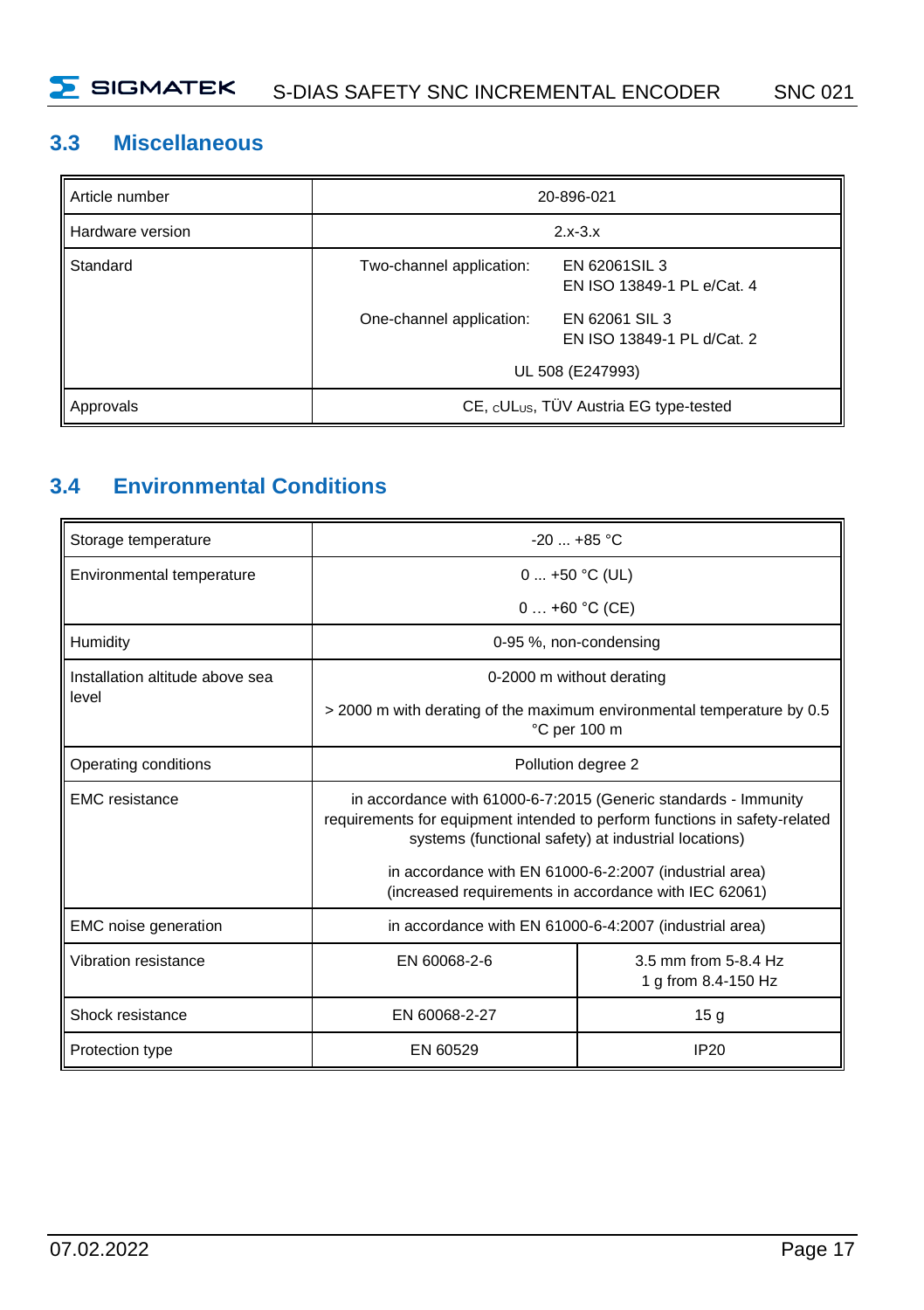### <span id="page-19-0"></span>**4 Mechanical Dimensions**







**5** SIGMATEK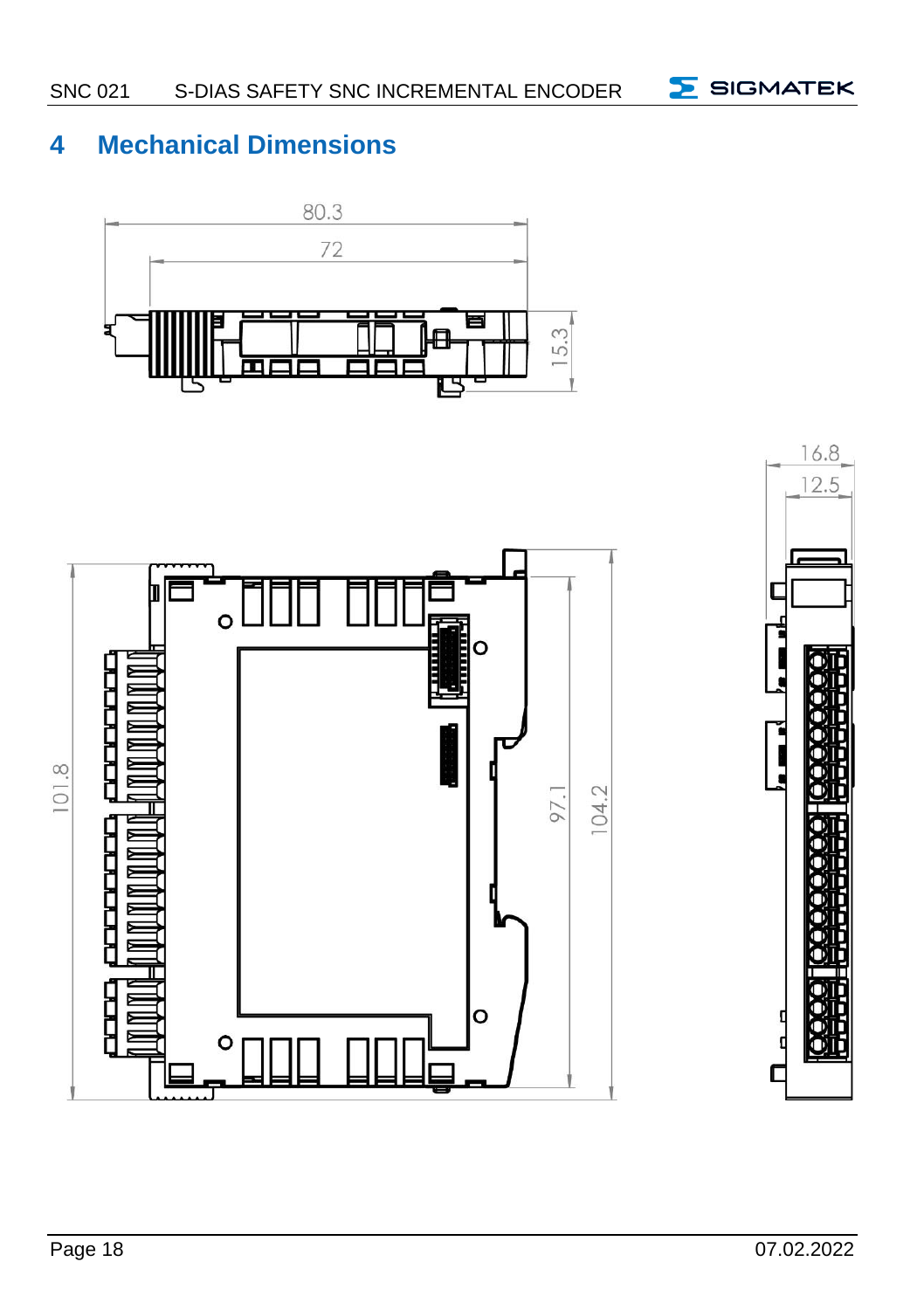### <span id="page-20-0"></span>**5 Connector Layout**



**The connections of the +24 V supply (X3: pin 1 and pin 2) or the GND supply (X3: pin 3 and pin 4) are internally bridged. To supply the module, only one connection to a +24 V pin (pin 1 or pin 2) and a GND pin (pin 3 or pin 4) is required. The bridged connections may be used for further looping of the +24 V supply and the GND supply. However, it must be taken into account that a total current of 6 A per connection is not exceeded by the forward looping!**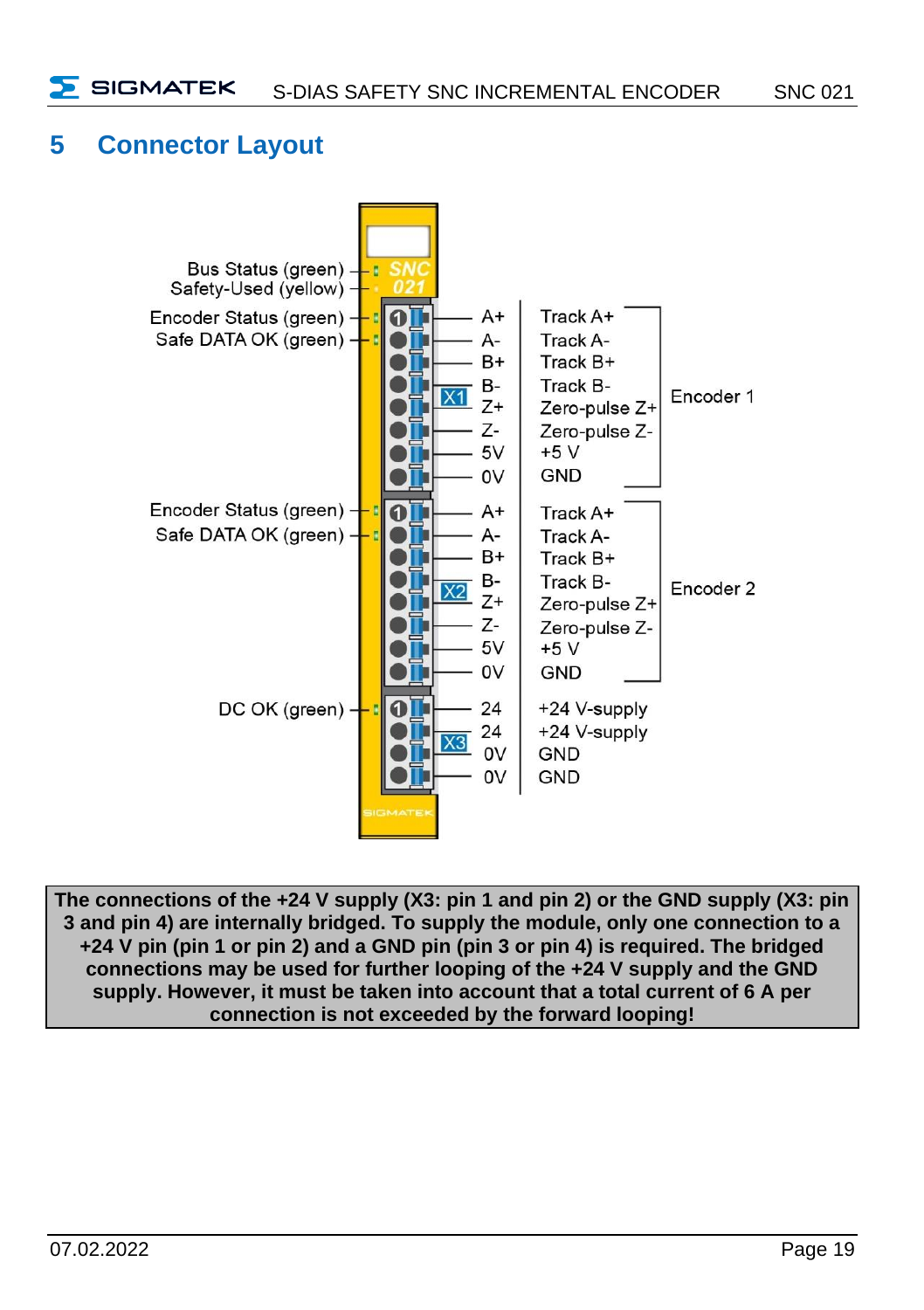### SNC 021 S-DIAS SAFETY SNC INCREMENTAL ENCODER



### <span id="page-21-0"></span>**5.1 Status LEDs**

| <b>Bus Status</b>     | green  | ON              | bus communication OK                                                        |
|-----------------------|--------|-----------------|-----------------------------------------------------------------------------|
|                       |        | <b>OFF</b>      | no supply available                                                         |
|                       |        | BLINKING (5 Hz) | no communication                                                            |
| Safety Used           | yellow | ON              | can be set from the application                                             |
|                       |        | <b>OFF</b>      | (e.g. the module LED can be set to blinking through the                     |
|                       |        | BLINKING (2 Hz) | visualization so that the module is easily found in the control<br>cabinet) |
|                       |        | BLINKING (4 Hz) |                                                                             |
| <b>Encoder Status</b> | green  | ON              | encoder signal OK                                                           |
|                       |        | <b>OFF</b>      | encoder is not in use                                                       |
|                       |        | <b>BLINKS</b>   | signal error was detected                                                   |
| Safe Status           | green  | ON              | Safety of the Safe CPU provides invalid encoder values                      |
|                       |        | <b>OFF</b>      | encoder is not in use or                                                    |
|                       |        |                 | Safety provides invalid encoder values                                      |
| DC OK                 | green  | ON              | +24 V input voltage for encoder supply OK                                   |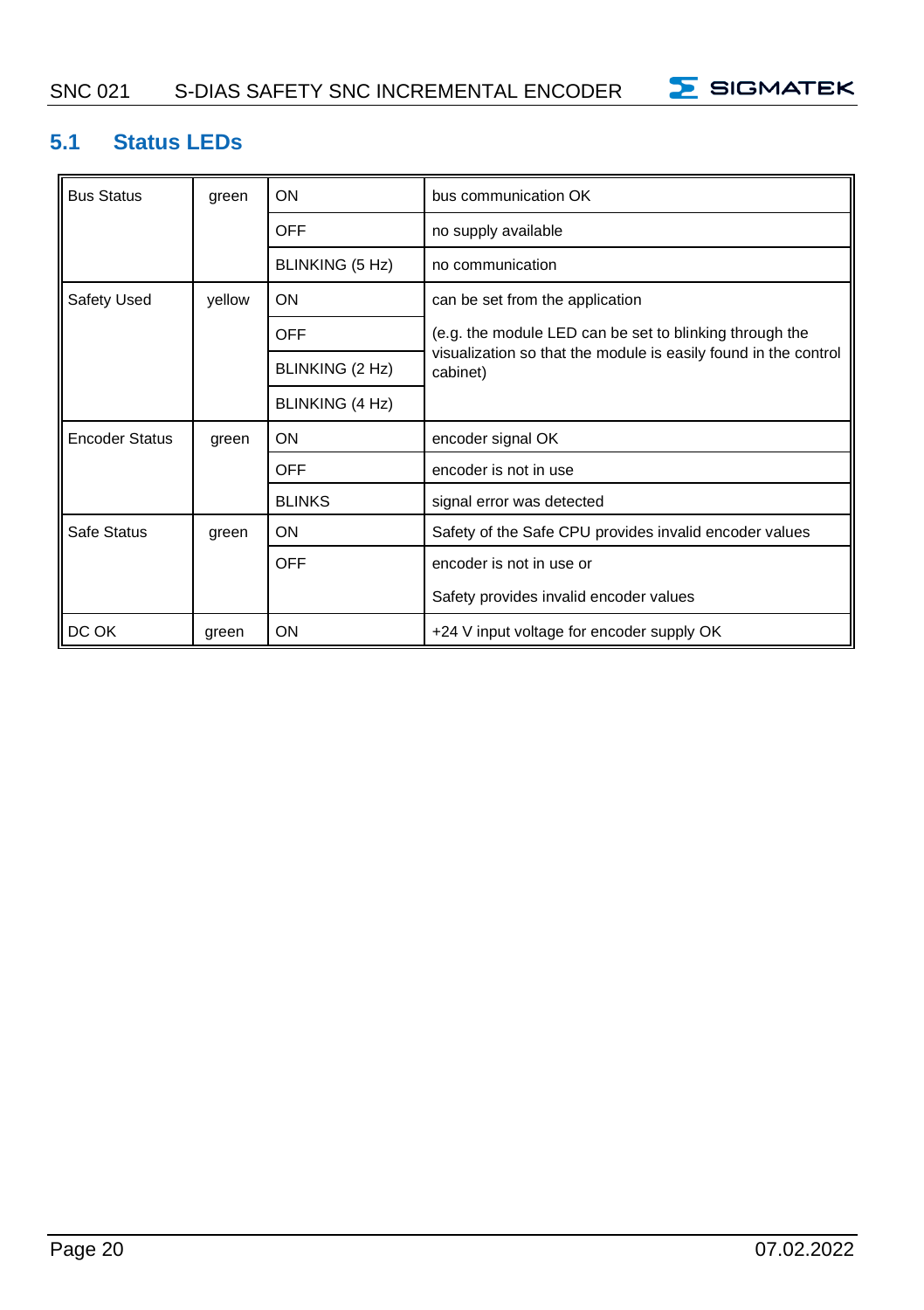### <span id="page-22-0"></span>**5.2 Applicable Connectors**

### **Connectors:**

**X1-X3:** Connectors with spring terminals (included in delivery).

The spring terminals are suited for the connection of ultrasonically compacted (ultrasonically welded) wires.

### **Connections:**

| Stripping length/sleeve length.                                          | $10 \text{ mm}$                                                       |
|--------------------------------------------------------------------------|-----------------------------------------------------------------------|
| Mating direction:                                                        | parallel to the conductor axis or circuit board                       |
| Conductor cross section rigid:                                           | 0.2-1.5 mm <sup>2</sup>                                               |
| Conductor cross section flexible:                                        | $0.2 - 1.5$ mm <sup>2</sup>                                           |
| conductor cross section strands ultrasonically compacted:                | $0.2 - 1.5$ mm <sup>2</sup>                                           |
| Conductor cross section AWG/kcmil:                                       | $24 - 16$                                                             |
| Conductor cross section flexible with ferrule without plastic<br>sleeve: | $0.25 - 1.5$ mm <sup>2</sup>                                          |
| Conductor cross section flexible with ferrule with plastic sleeve:       | 0.25-0.75 mm <sup>2</sup> (reason for reduction d2 of the<br>ferrule) |





 $d2 = max. 2.8 mm$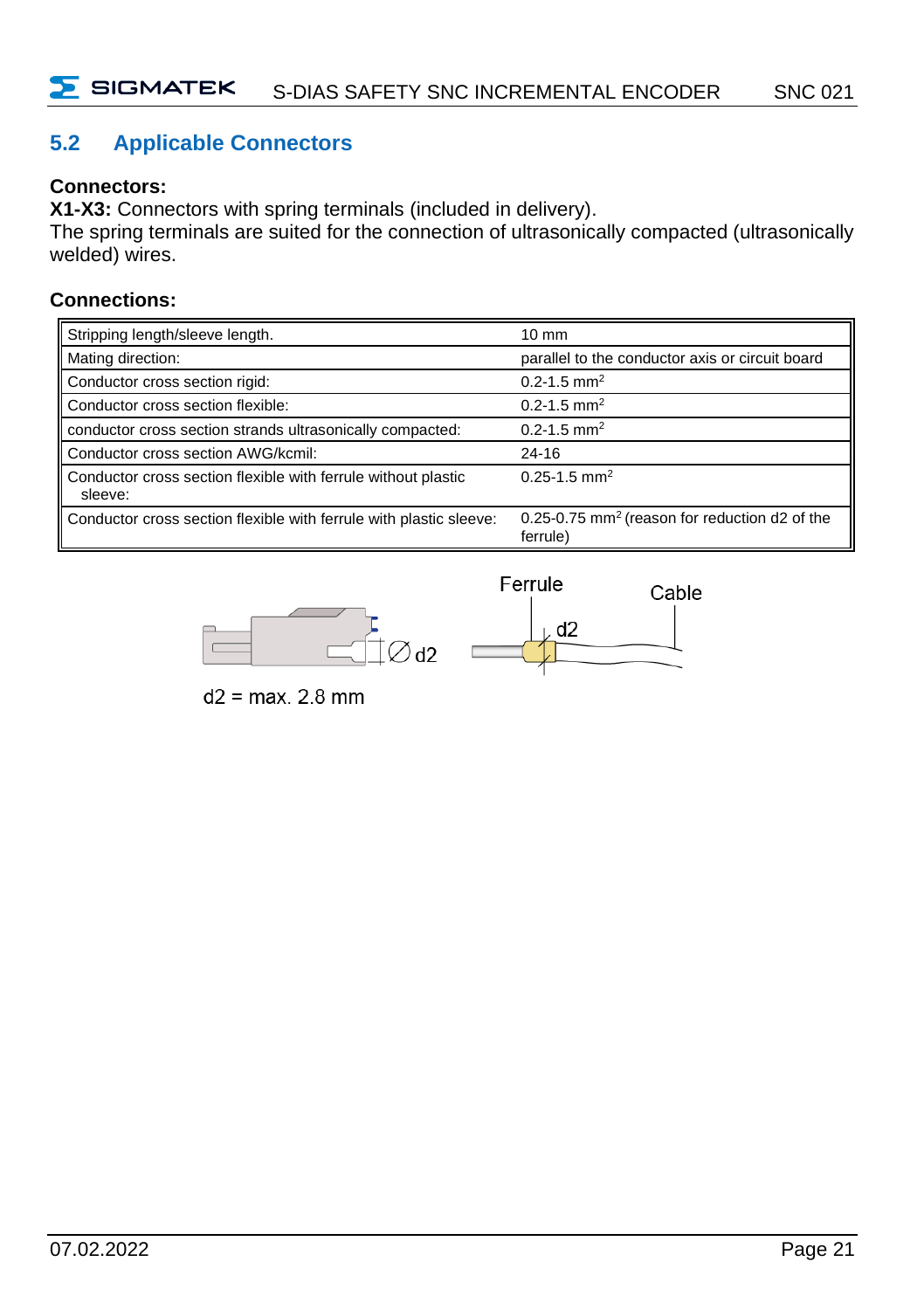

### <span id="page-23-0"></span>**5.3 Label Field**



| Manufacturer:             | Weidmüller             |
|---------------------------|------------------------|
| Type:                     | MF 10/5 CABUR MC NE WS |
| Article number Weidmüller | 1854510000             |
|                           |                        |
| Compatible printer        | Weidmüller             |
| Type:                     | Printjet Advanced 230V |
| Article number Weidmüller | 1324380000             |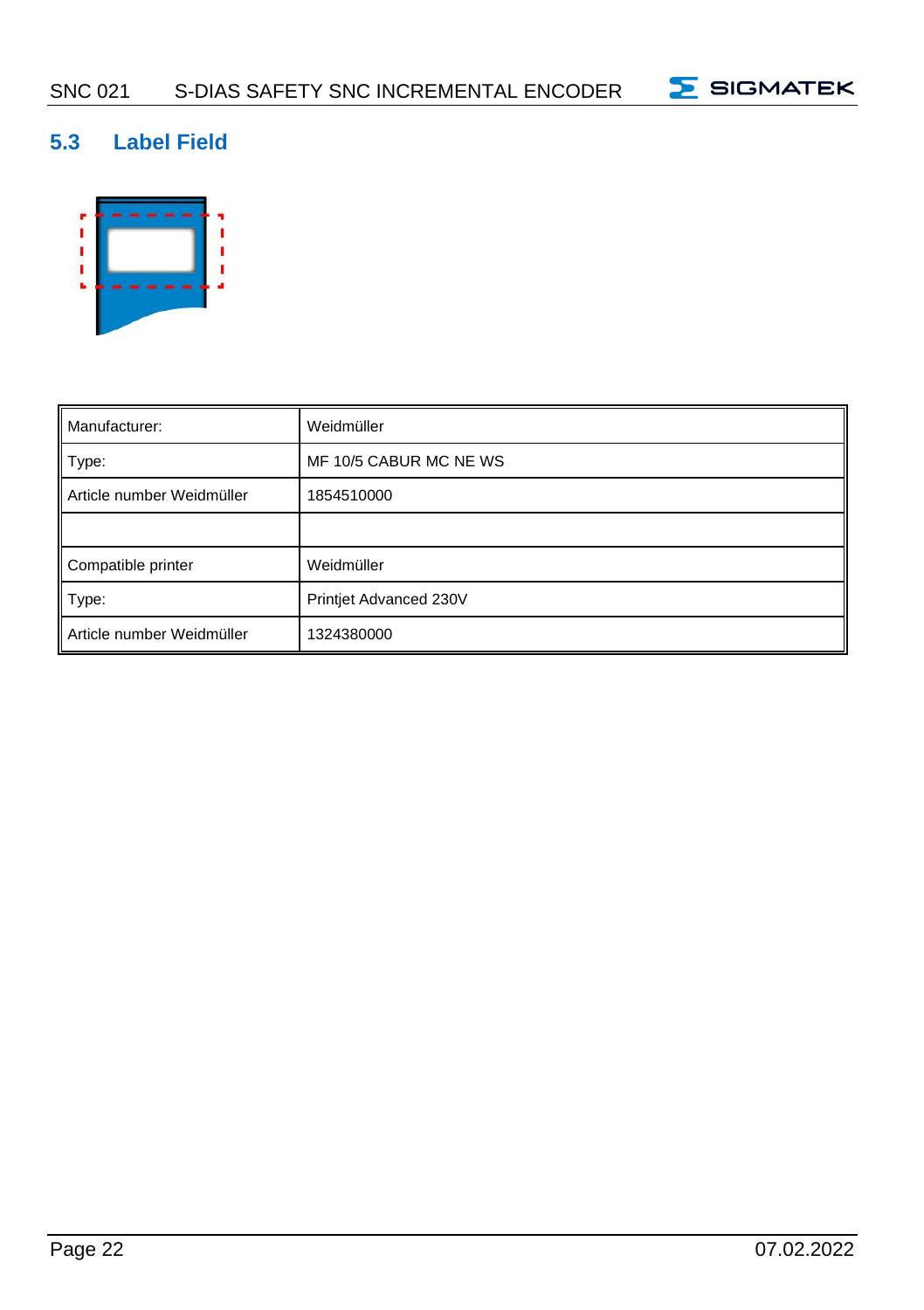### <span id="page-24-0"></span>**6 Wiring**

<span id="page-24-1"></span>**6.1 Wiring Example**

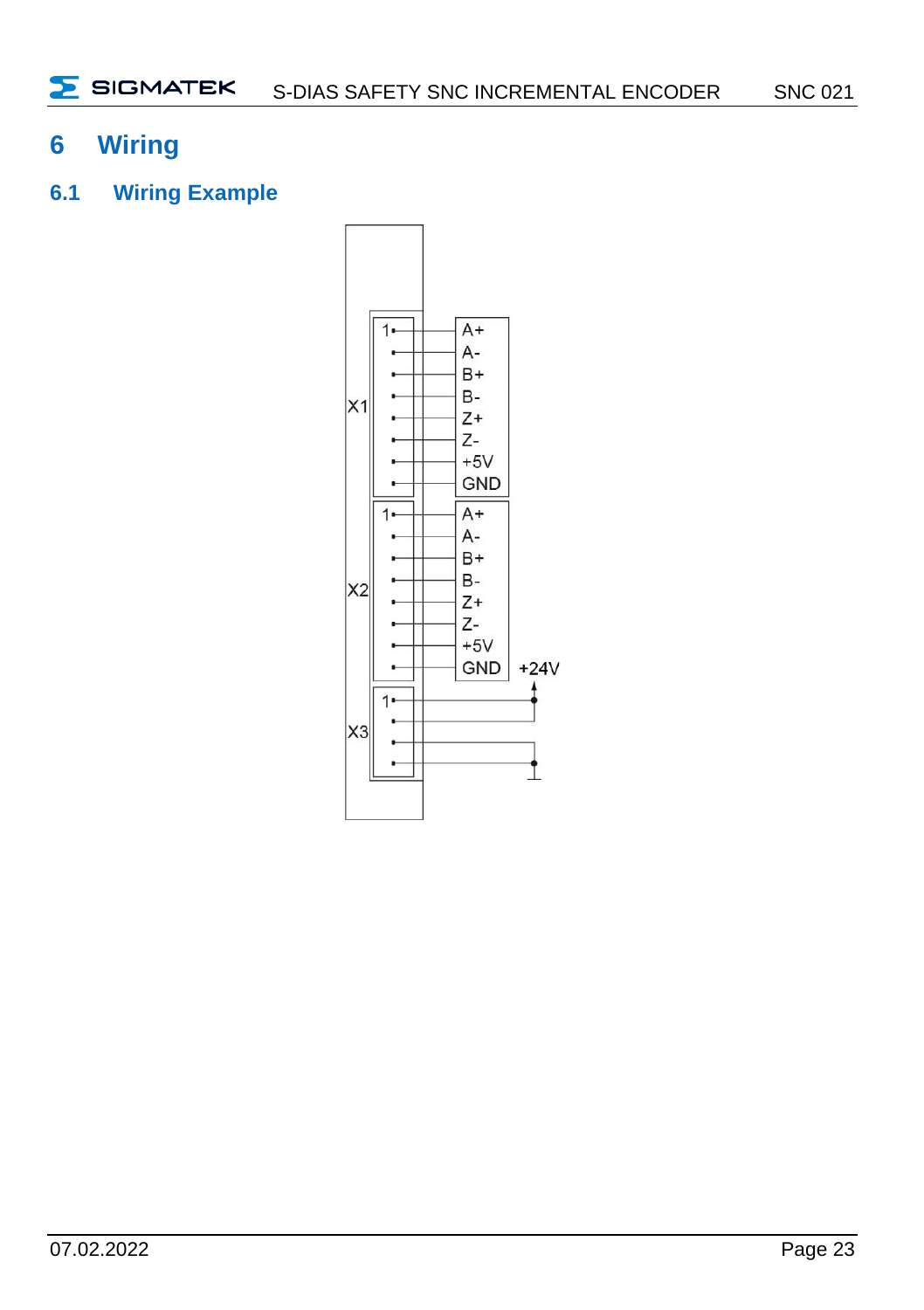### <span id="page-25-0"></span>**6.2 Note**

The input filters, which suppress noise signals, allow operation in harsh environmental conditions. A careful wiring method is also recommended to ensure error-free function.

### **The following installation guidelines should be observed:**

- Avoid parallel connections between input lines and load-bearing circuits.
- Protective circuits for all relays (RC networks or free-wheeling diodes)
- Correct wiring to ground

**The ground bus should be connected to the control cabinet when possible!**

**Si possible la terre doit être connectée à l'armoire de commande!**



Wiring and mounting must be performed with no voltage applied!

### **IMPORTANT: The S-DIAS module CANNOT be connected/disconnected while voltage is applied!**

**Important! Le module S-DIAS ne peut pas être inséré ou retiré sous tension.**

### <span id="page-25-1"></span>**7 RS422 Interface**

The RS422 interface is internally connected in the component.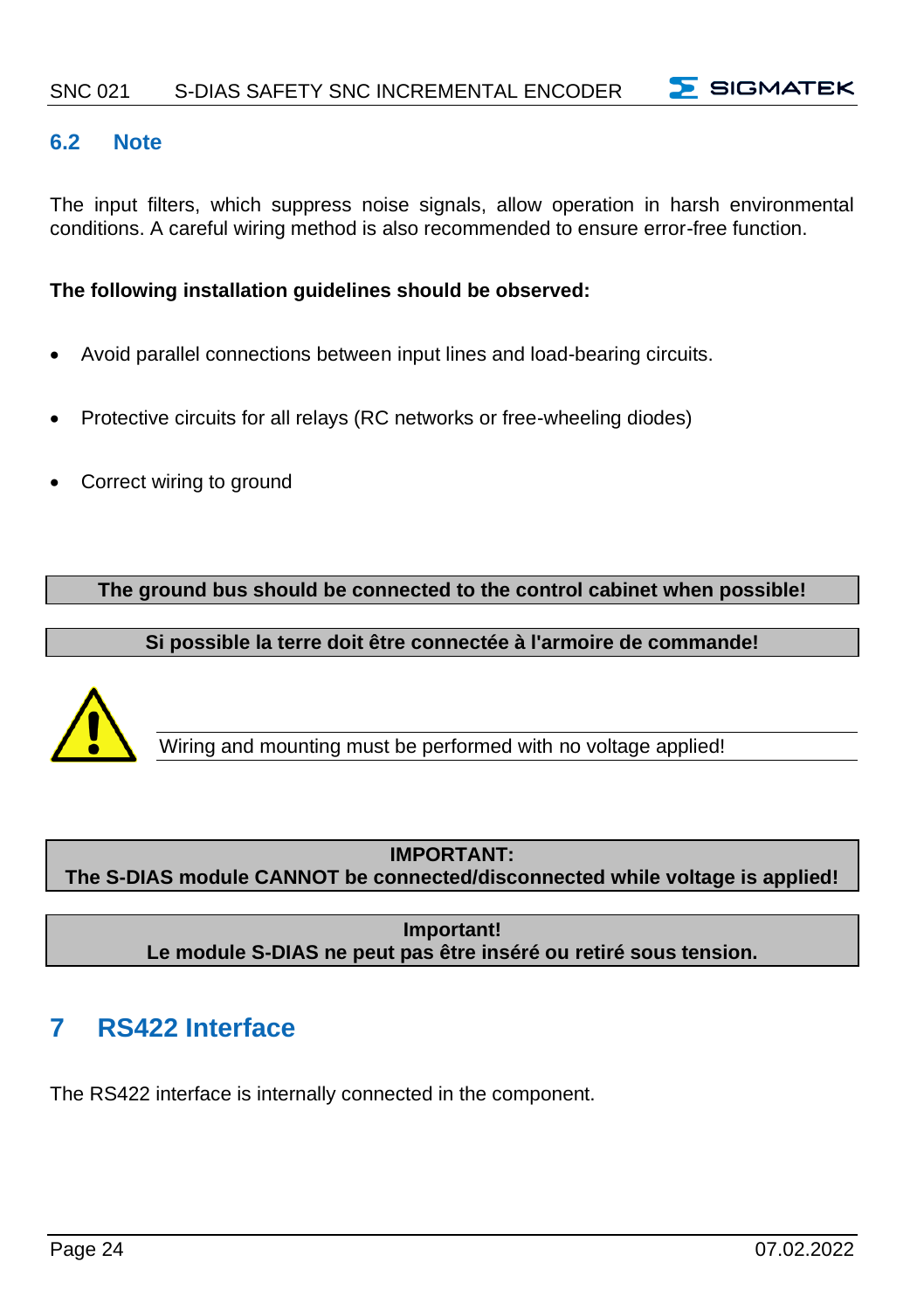### <span id="page-26-0"></span>**8 Mounting**

The S-DIAS modules are designed for installation into the control cabinet. To mount the modules a DIN-rail is required. The DIN rail must establish a conductive connection with the back wall of the control cabinet. The individual S-DIAS modules are mounted on the DIN rail as a block and secured with latches. The functional ground connection from the module to the DIN rail is made via the grounding clamp on the back of the S-DIAS modules. The modules must be mounted horizontally (module label up) with sufficient clearance between the ventilation slots of the S-DIAS module blocks and nearby components and/or the control cabinet wall. This is necessary for optimal cooling and air circulation, so that proper function up to the maximum operating temperature is ensured.

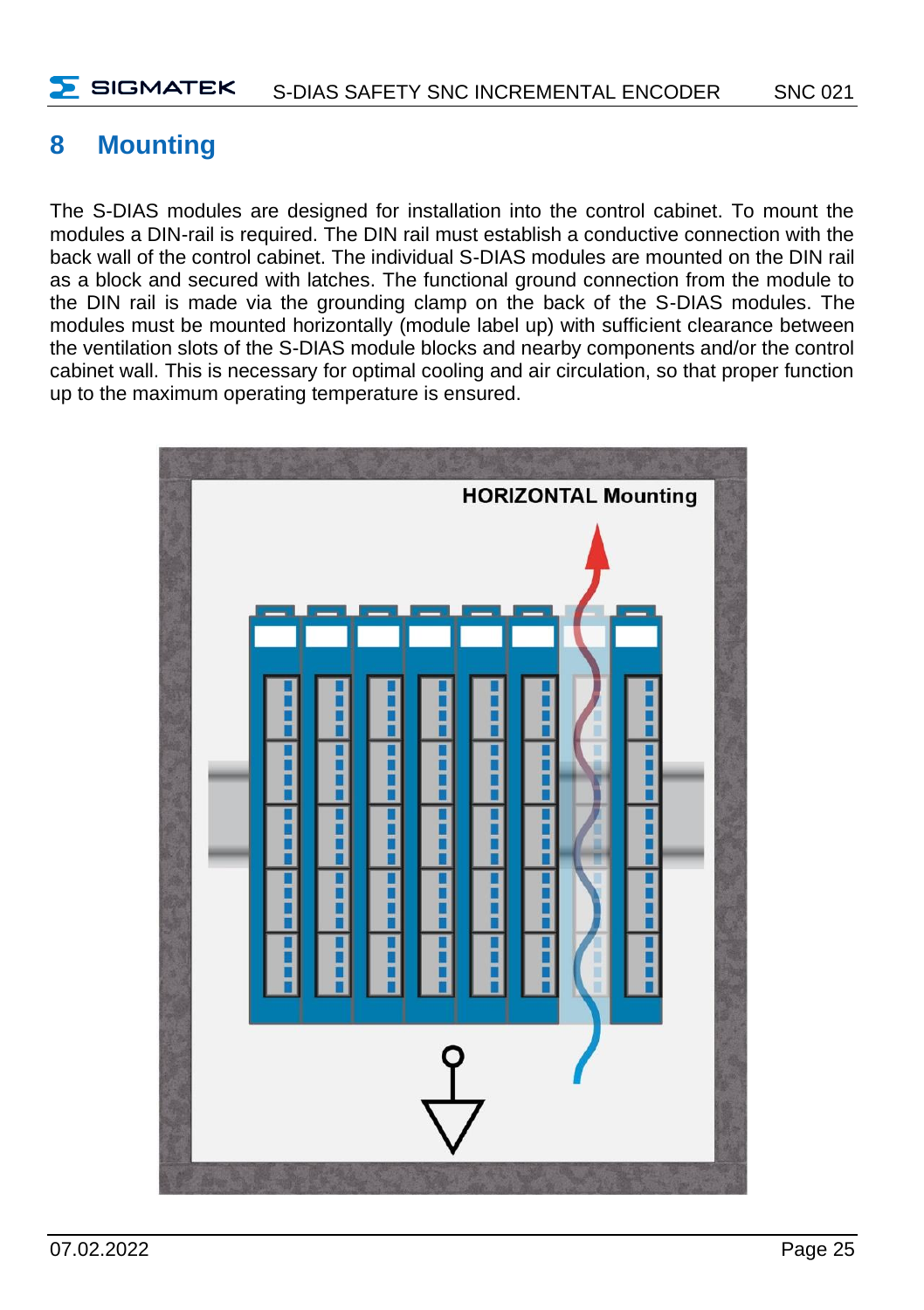$5$  SIGMATEK

Recommended minimum distances of the S-DIAS modules to the surrounding components or control cabinet wall:



a, b, c … distances in mm (inches)

### <span id="page-27-0"></span>**9 Disposal**

For the disposal of the product, the respective guidelines, possibly country-specific, must be observed and followed.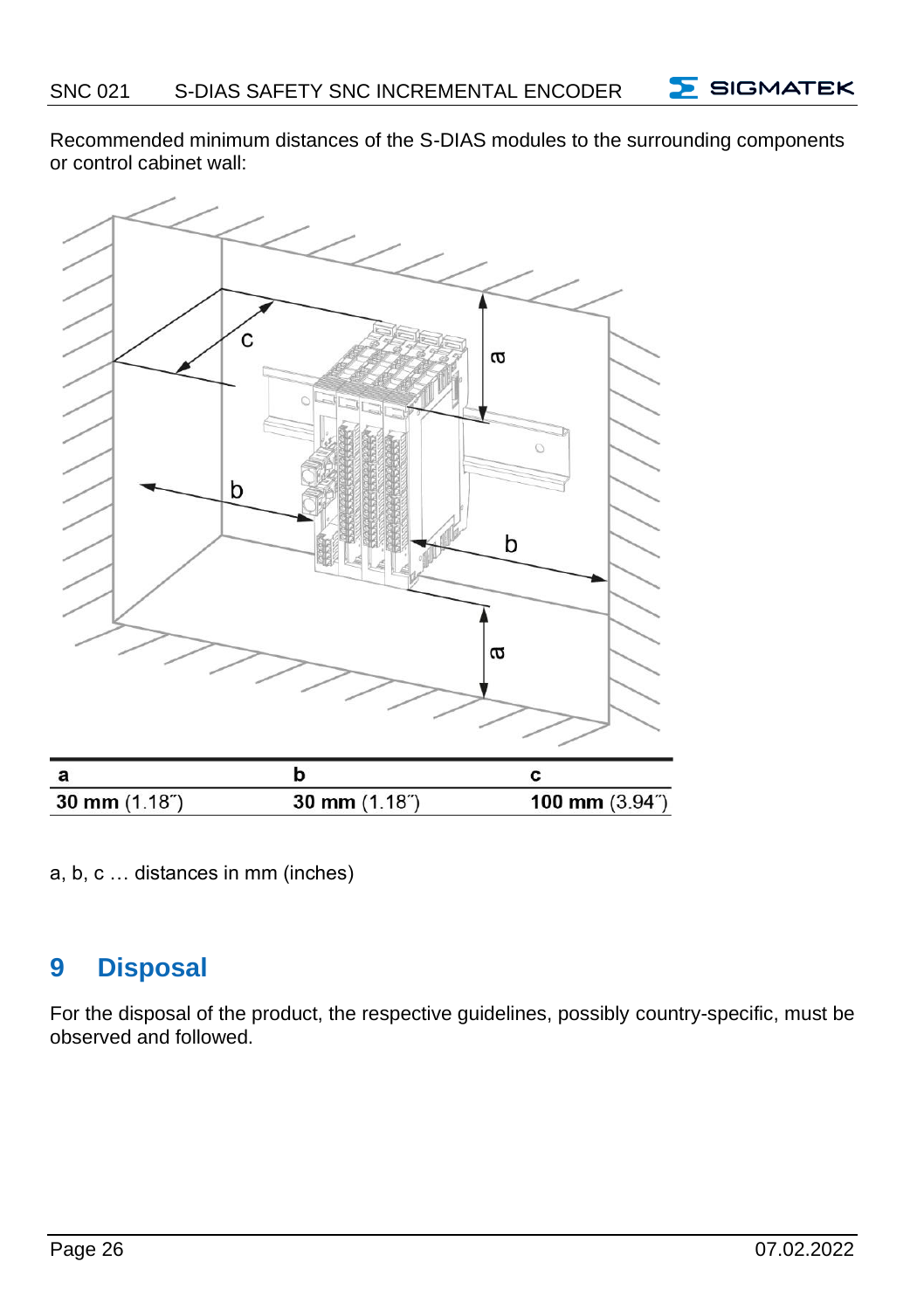### <span id="page-28-0"></span>**10 Encoder Configuration**

The maximum encoder frequency is defined with 750 kHz (at 1x edge analysis). This corresponds to a maximum counter frequency or 1.5 MHz (at 4x edge analysis).

When selecting the encoder to install, this must be taken into consideration accordingly.

In the following table, the permissible speed in the rotary encoder for the respective resolution based on the maximum encoder frequency can be seen.

| <b>Encoder Resolution</b> | <b>Speed Scaling</b>      |                           |  |
|---------------------------|---------------------------|---------------------------|--|
| (Increments/Conversion)   | <b>Revolutions/Second</b> | <b>Revolutions/Minute</b> |  |
| 60                        | 12.500                    | 750.000                   |  |
| 80                        | 9.375                     | 562.500                   |  |
| 100                       | 7.500                     | 450.000                   |  |
| 128                       | 5.859                     | 351.563                   |  |
| 150                       | 5.000                     | 300.000<br>225.000        |  |
| 200                       | 3.750                     |                           |  |
| 256                       | 2.930                     | 175.781                   |  |
| 512                       | 1.465                     | 87.891                    |  |
| 1024                      | 732                       | 43.945                    |  |
| 2048                      | 366                       | 21.973                    |  |
| 4096                      | 183                       | 10.986                    |  |

This is only a sample of possible encoder resolutions.

With the following formulas, the highest permissible rotation speed (revolutions/min) can be determined for an encoder with a resolution that is not listed in the table above.

Revolutions/sec:

$$
n_{max} = \frac{f_{max}}{RES}
$$

Revolutions/min:

$$
n_{max} = \frac{f_{max} * 60}{RES}
$$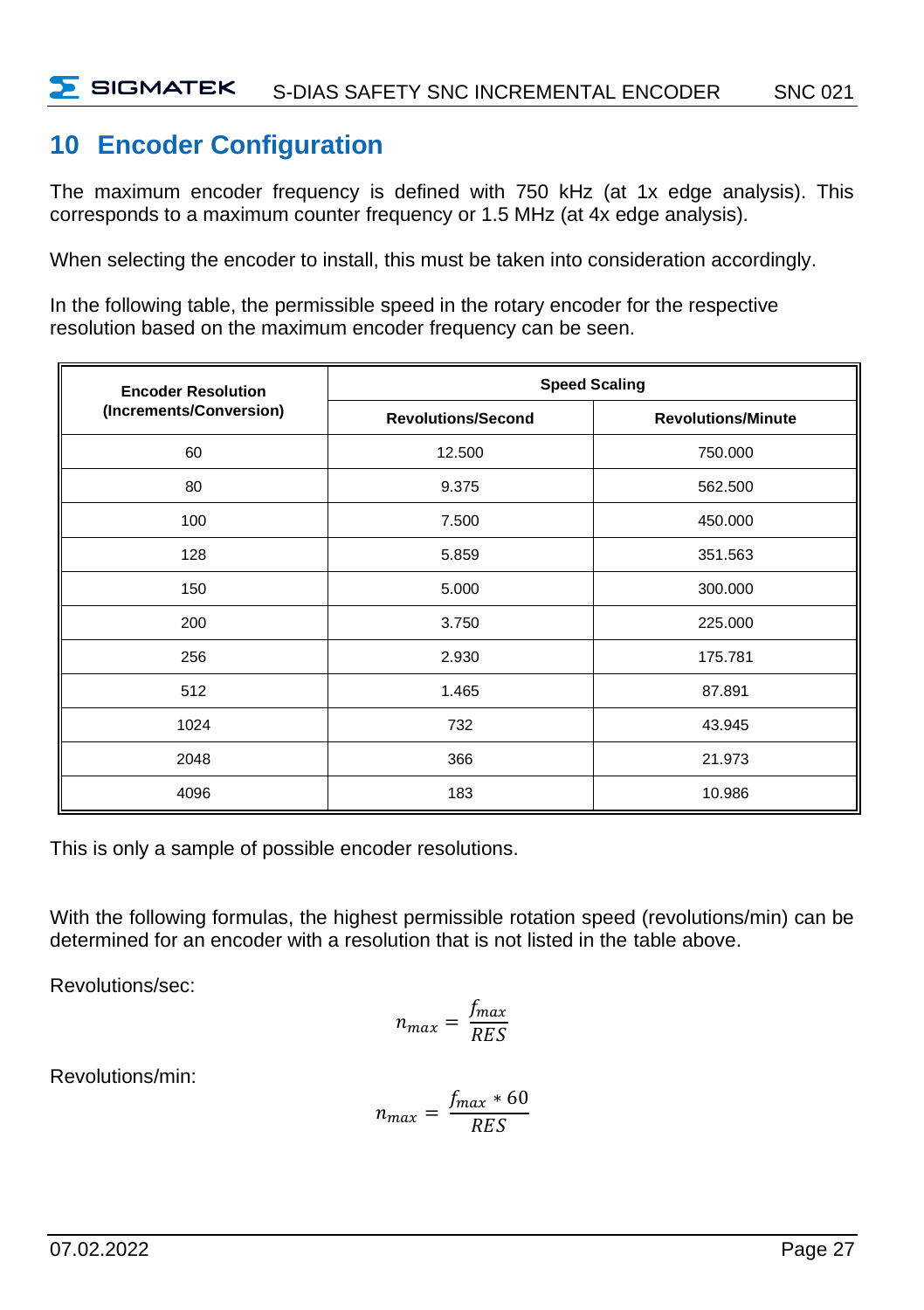### **Legend:**

| $n_{\text{max}}$ |  | highest permissible speed in revolutions/sec or revolutions/min. |
|------------------|--|------------------------------------------------------------------|
|------------------|--|------------------------------------------------------------------|

*fmax* … maximum encoder frequency of 750 kHz

*res* … encoder resolution according to the manufacturer data sheet.

If linear encoders are used or for example, a translation ratio must be included, as well as the calculation for the maximum permissible speeds and the scaling parameters that must be defined in the Safety Designer for each encoder, taken into consideration. The following formula is thereby generated:

 $v_{max} = ( f_{max} * \text{ mul}_{position} / \text{div}_{position} ) * ( \text{mul}_{speed} / \text{div}_{speed} )$ 

### **Legend:**

| $V_{max}$     | maximal possible, scaled speed                                                                 |
|---------------|------------------------------------------------------------------------------------------------|
| $f_{\rm max}$ | maximum encoder frequency of 750 kHz                                                           |
|               | <i>mul<sub>position</sub></i> factor for converting the position of length (units parameter)   |
|               | $div_{position}$ divisor for converting the position of length (units parameter)               |
|               | $mul_{\text{speed}}$ factor for converting the speed or time base (speed multiplier parameter) |
|               | $div_{speed}$ divisor for converting the speed or time base (speed divisor parameter)          |

Due to the 32-bit data width, a maximum value of 2,147,483,647 is generated for the upper speed limit (the highest bit is used as the sign).

The following conditions result:

 $n_{max} \leq 2{,}147{,}483{,}647$  and  $f \leq f_{max}$  $v_{max} \le 2{,}147{,}483{,}647$  and  $f \le f_{max}$ 

### **Legend:**

*f* … Encoder frequency (with simple edge analysis)

### **Notes on position monitoring**

If the encoder is set for position monitoring, (linear, rotation encoder), it must be taken into consideration that the minimum and maximum value of the position must be monitored in the application. The maximum value is dependent on the scaling parameters for calculating the parameters and limited to 32 bits.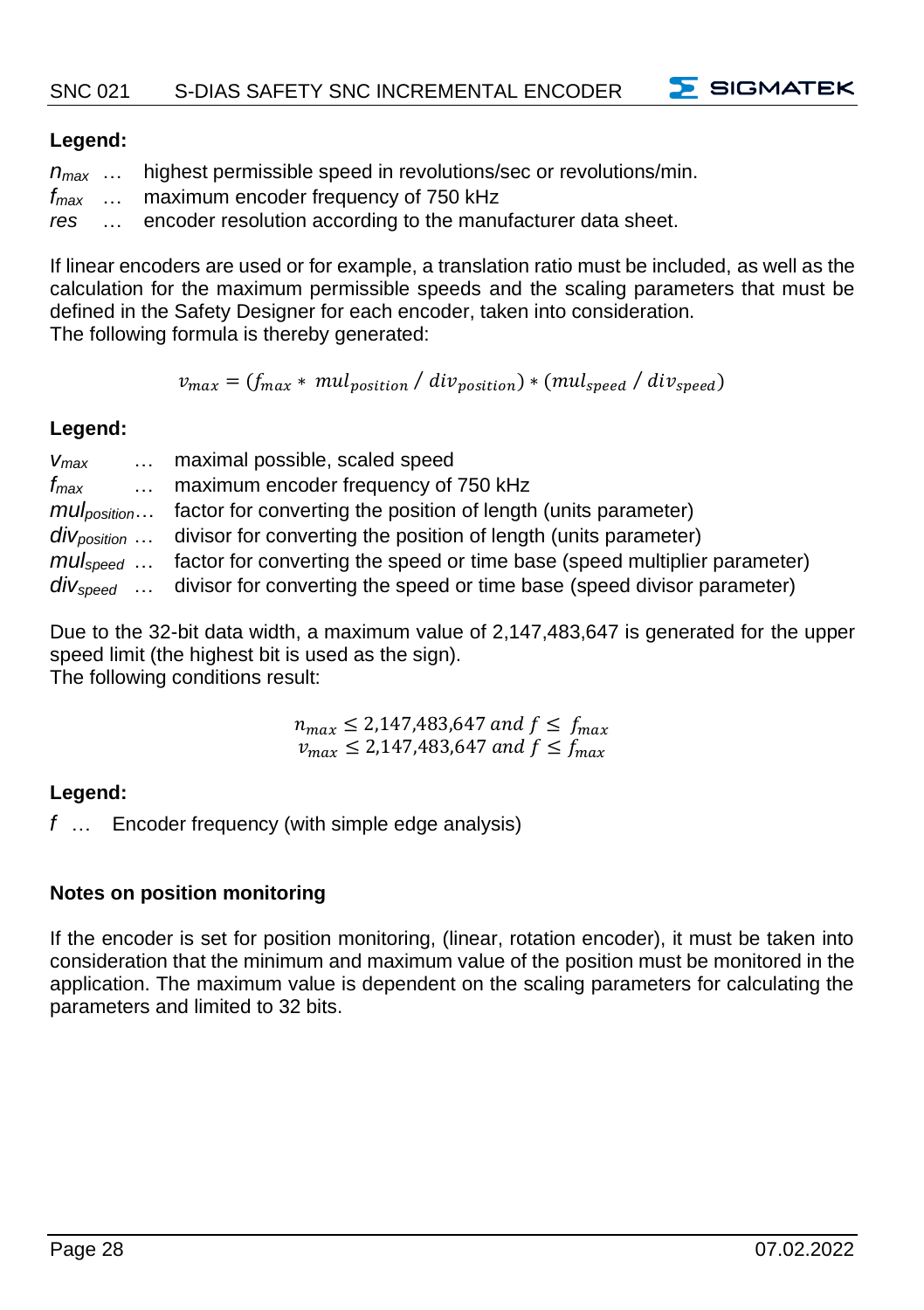### <span id="page-30-0"></span>**11 Installing the Encoder**

Line and encoder errors are diagnosed using, among other things, the measurement of the encoder currents.

For this purpose, the preset values for measuring current must be defined in the system. The current limits are defined in the automatic system automatically, so the user does not have to predefine or configure any additional parameters.

In the unverified status of the system, the encoder currents are measured while starting the system and used as temporary reference values. Based on the determined reference values, the current limits are temporarily defined with  $\pm 25\%$ . If a corresponding fluctuation in the encoder currents due to a wiring fault is detected during movement, the system switches to the Safe mode and the appropriate diagnostic codes are provided.

### **CAUTION!**

Before the Safety system is labeled as verified, the wiring of the installed encoder must be checked manually to ensure that the system operates error-free (the encoder operates without fault).

During verification, which is run via the "Set Verified" button in the SafetyDesigner or the validation button on the Safe CPU, the actual current measurements are used to determine the permissible limit values for the encoder current and then stored in the Safe CPUs remnant data. These limit values are based on the measured value ±25 %.

After successful validation, the encoder currents are monitored using the current values stored in the Safe CPU. When in verified status, the upper or lower limits are exceeded, the system changes to safe mode and the appropriate diagnostic code for error analysis is again provided.

In the standard application, the actual and preset current values are provided via the hardware classes.

### **CAUTION! Exchanging the encoder**

Basically, the Safety system cannot detect an encoder exchange when no power is applied. The parameters of the new encoder could be different from the replaced encoders with regard to the currents, whereby it is no longer possible guarantee the appropriate monitoring of the newly installed encoder.

In such a case, the system **must** be reverified. This means reconfiguring the Safe CPU via the SafetyDesigner or µSD card and verifying (see Safety System manual)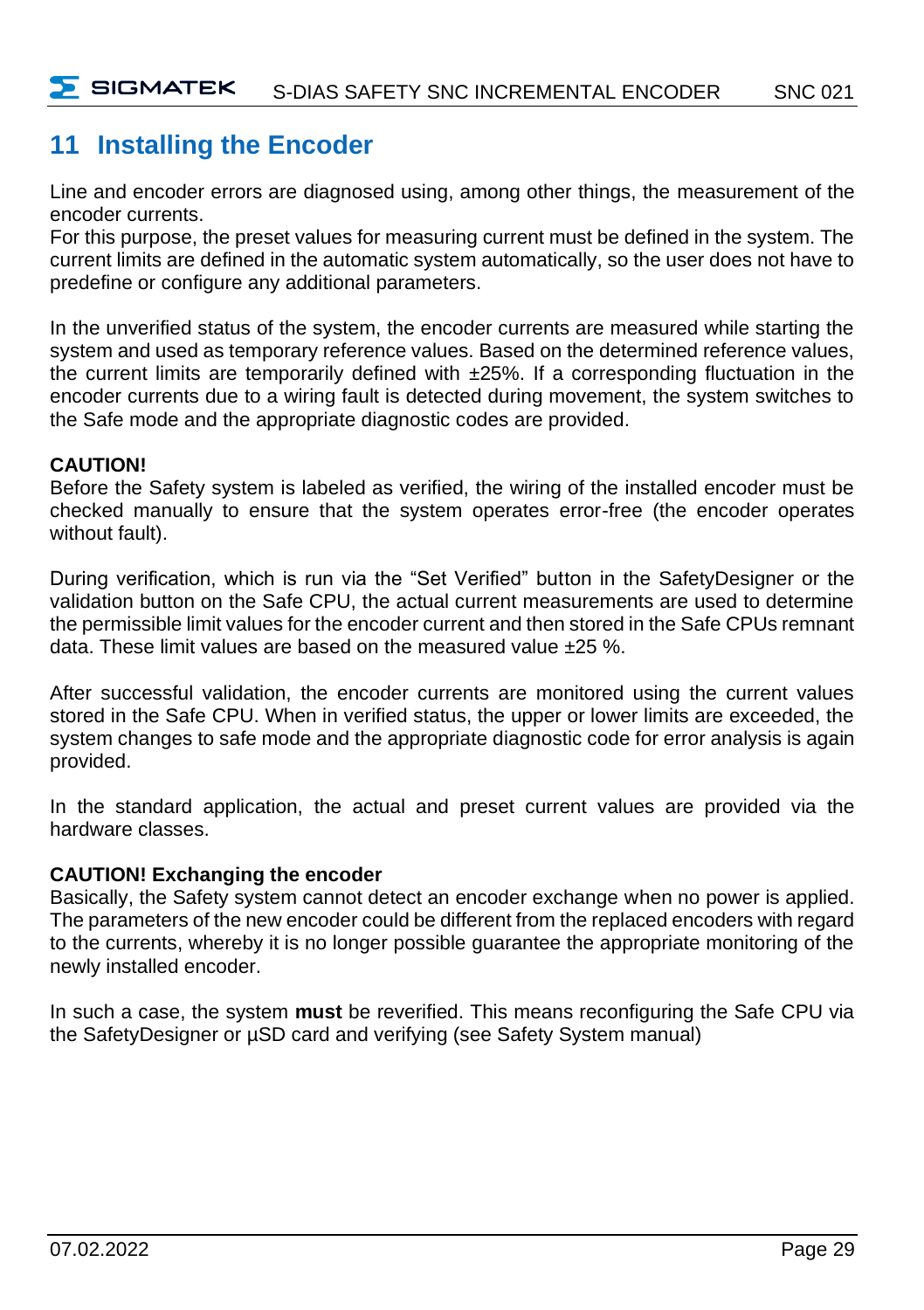### <span id="page-31-0"></span>**12 Important Notes for Two-channel Application**

When using the SNC 021 module in compliance with **SIL 3** according to EN 62061 and **PL e**, **Cat. 4** according to EN ISO 13849-1, it must be taken into consideration that for 2-channel application, a part of the possible wiring errors can only be detected by comparing the measurement results of both encoders in the Safety application of the Safe CPU. The inversion of signal lines A+ with A- as well as B+ with B- are one of these errors. Mechanical errors, such as a detached coupling can also be detected only in the Safety application of the Safe CPU.

To meet the requirements of the diagnostic coverage ratio, both encoders must be synchronously monitored in the Safety application of the Safe CPU.

For synchronous monitoring, the functional Safety block SF\_SkewMonitor (see chapter "Numerical Function Blocks" in the SafetyDesigner tool help) must be placed in the Safety project and used according to the documentation.

The inputs S\_ChnValue1 and S\_ChnValue2 of the functional Safety blocks must be wired with the input information \_Chn1Value and S\_Chn2Value (synchronous monitoring of the position) or alternatively, with S\_Chn1Speed and S\_Chn2Speed (synchronous monitoring of the speed) of the SNC 021 module.

The required tolerance must be defined by the user. During synchronous monitoring via the position, it must be taken into consideration that if there is the possibility of a position overflow, the scaling parameter can cause position jumps. In such a case, the scaling parameter for calculating the position should be left at the default settings (factor and divisor are 1), or synchronous monitoring performed using the speed.

### **If the system is not in Safe mode, synchronous monitoring must be performed according to the previously mentioned criteria**

### **Si le système n'est pas en mode Safe, une surveillance synchrone doit être effectuée selon les critères mentionnés précédemment.**

If all mechanical error sources can be excluded due to the coupling type and the type of encoder used (e.g. defective encoder mechanics), monitoring the direction of both encoders is then sufficient.

This can be run in the Safety application using the functional Safety block SF\_DirectionMonitor (see chapter "Numeric Function Blocks" in the SafetyDesigner tools help) and in this case, performed for both encoders.

### **If synchronous monitoring is not performed in the Safety application as described here, the machine manufacturer must then prove that the requirements of SIL 3 according to EN 62061 and PL e, Cat. 4 according to EN ISO 13849-1/-2 are met if required for the machine.**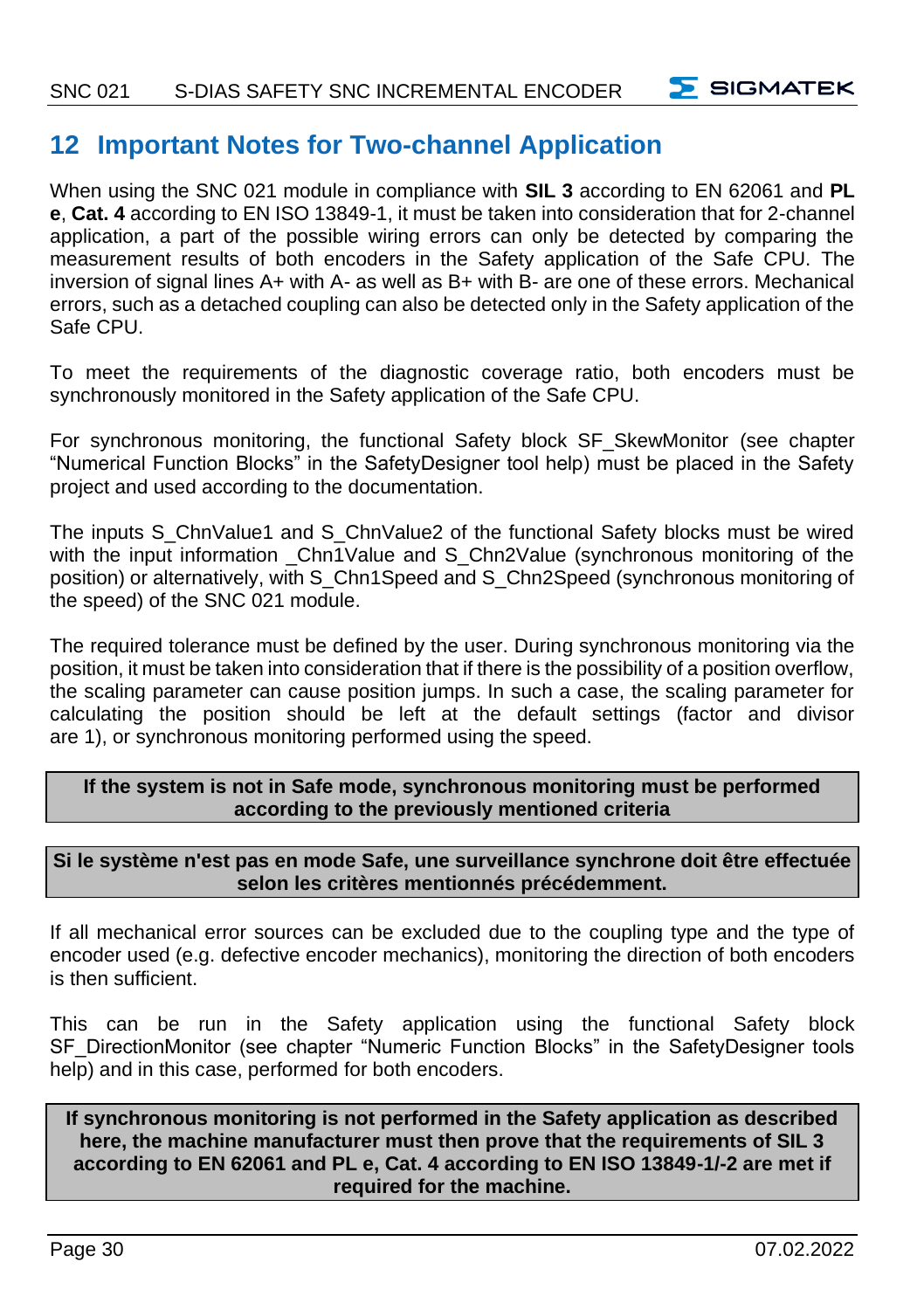**Si la surveillance synchrone n'est pas effectuée par le logiciel de sécurité comme décrit dans la présente documentation, le constructeur de la machine doit alors prouver que les exigences des normes SIL 3 ou SIL CL 3 selon EN 62061 et PL e, Cat. 4 selon EN ISO 13849-1/-2 sont respectées si la machine le requiert.**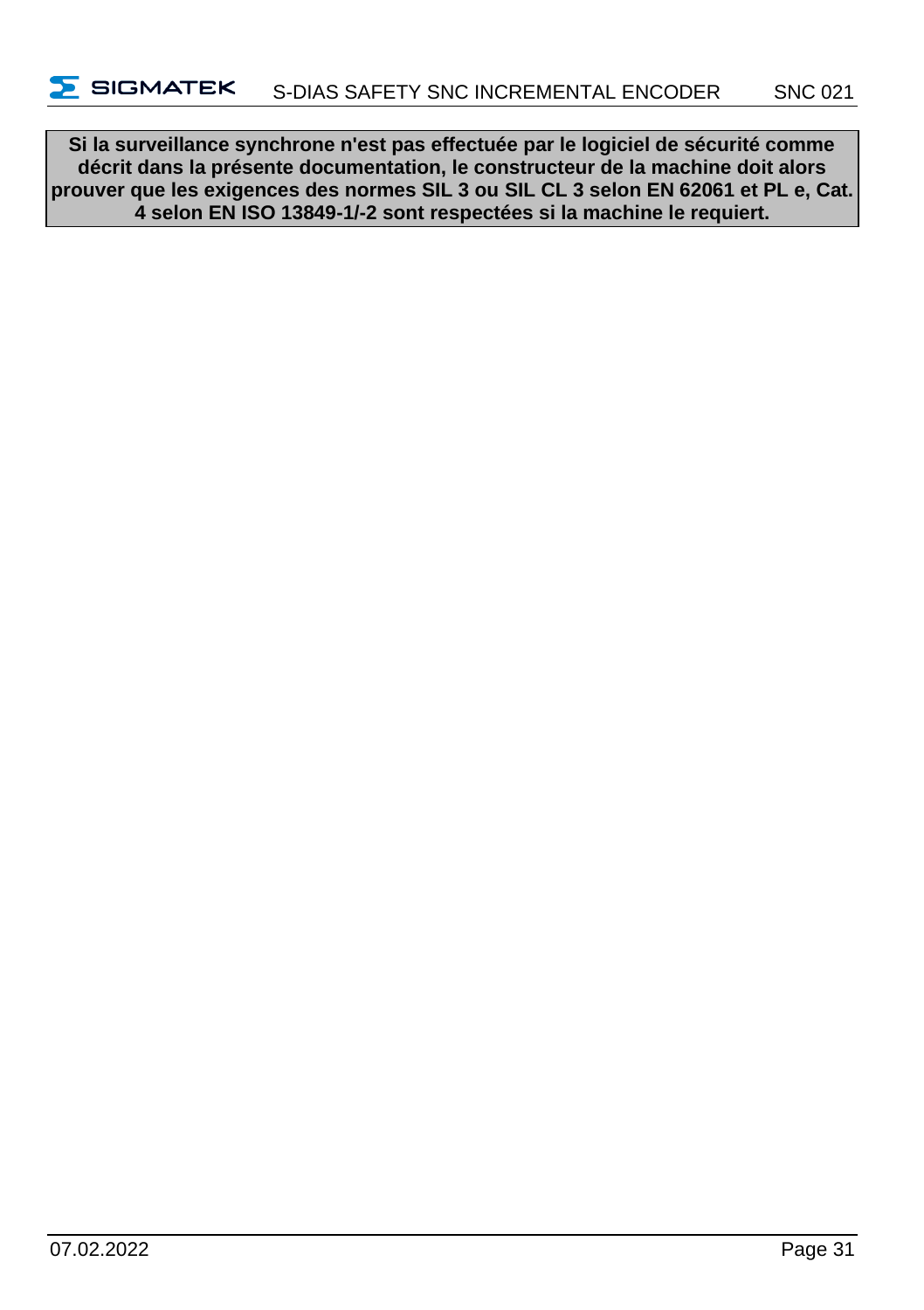

### **Documentation Changes**

| Change date | Affected page(s) | Chapter                                                                     | <b>Note</b>                                                                                                    |
|-------------|------------------|-----------------------------------------------------------------------------|----------------------------------------------------------------------------------------------------------------|
| 20.09.2018  |                  | 5 Connector Layout                                                          | Note added                                                                                                     |
| 15.11.2018  | 15               | 3.3 Miscellaneous                                                           | UL instead of UL in preparation                                                                                |
| 19.02.2019  | 28               | 11 Installing the<br>Encoder                                                | Tolerance changed from +25 % to ±25 %                                                                          |
| 02.04.2019  | 12               | 2.3 Safety-Relevant<br>Parameters                                           | Correction of the safety-relevant parameters                                                                   |
|             | 16               | 3.4 Environmental<br>Conditions                                             | Corrections environmental conditions                                                                           |
|             | all              |                                                                             | Corrections due to CE                                                                                          |
| 08.08.2019  |                  | Entire document                                                             | "safety-related" replaced                                                                                      |
| 14.11.2019  |                  | 13 Supported Cycle<br><b>Times</b>                                          | Chapter added                                                                                                  |
| 02.12.2019  |                  | 2.3 Safety-Relevant<br>Parameters                                           | Values updated                                                                                                 |
| 28.02.2020  | 31               | 13 Supported Cycle<br><b>Times</b>                                          | Text adapted                                                                                                   |
| 22.04.2020  | 14               | 3.1 I-encoder<br>Specifications                                             | Encoder resolution changed to 12 bits                                                                          |
| 28.05.2020  | 31               | 13 Supported Cycle<br>Times                                                 | Chapter removed                                                                                                |
| 20.07.2020  | all              |                                                                             | Up to +60 °C ambient temperature, derating I<br>encoder power consumption and correction encoder<br>resolution |
| 02.09.2020  | $\mathbf{1}$     |                                                                             | Text correction                                                                                                |
|             | 12               | 2.3.1 Mounting Position<br>Horizontal 0-50 °C<br><b>Ambient Temperature</b> | MTTF <sub>D</sub> changed and text below corrected                                                             |
|             | 13               | 2.3.2 Mounting Position<br>Horizontal 0-60 °C<br><b>Ambient Temperature</b> | MTTF <sub>D</sub> changed and text below corrected                                                             |
|             | 17               | 3.3 Miscellaneous                                                           | Text adapted for Standard                                                                                      |
|             | 30               | 12 Important Notes for<br>Two-channel<br>Application                        | <b>Text corrections</b>                                                                                        |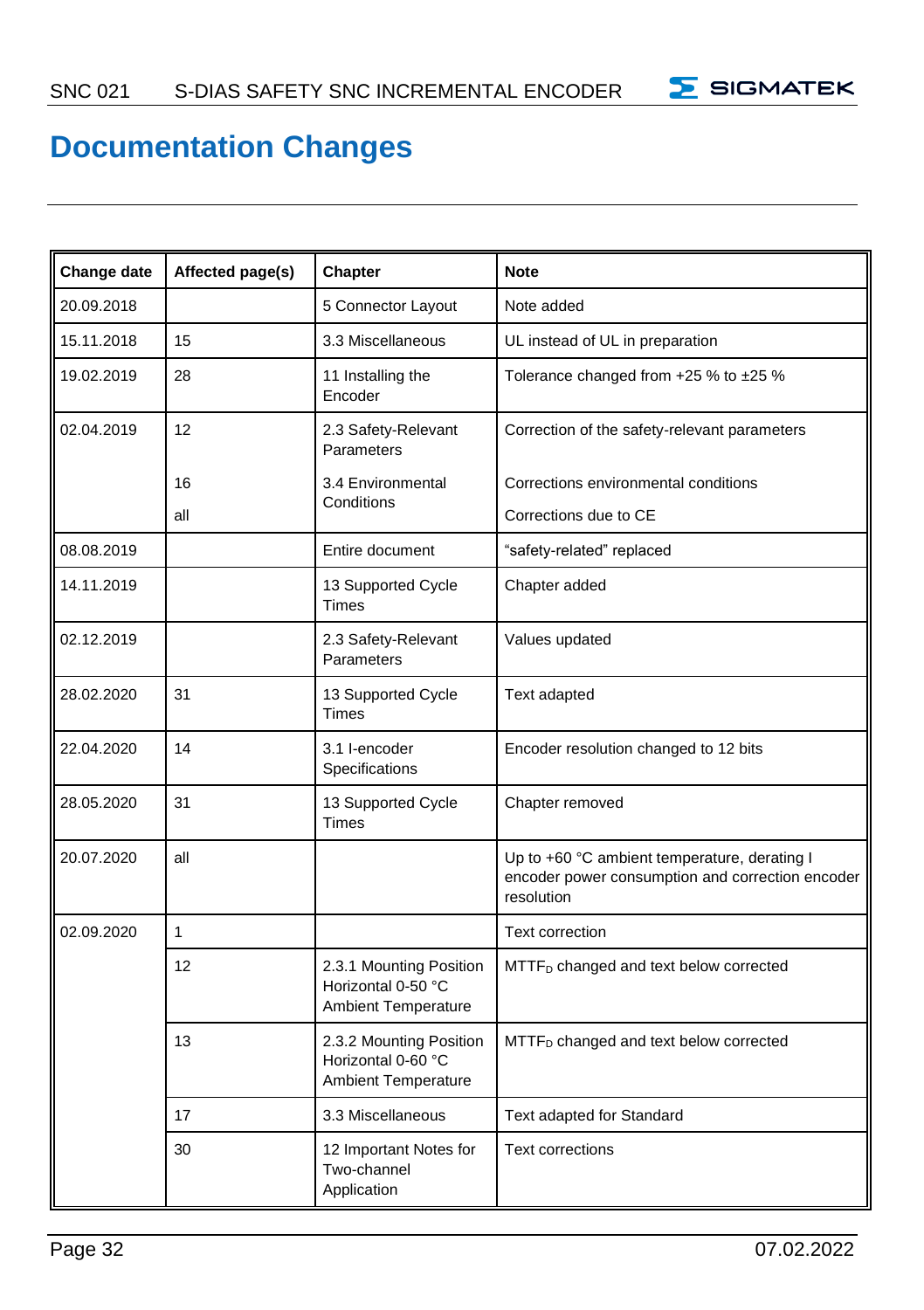

| 04.11.2020 | 25 | 8 Mounting                                                                  | Expansion functional ground connection |
|------------|----|-----------------------------------------------------------------------------|----------------------------------------|
| 05.03.2021 |    | 3.4 Environmental<br>Conditions                                             | Standards added                        |
| 01.06.2021 | 16 | 3.2 Electrical<br>Requirements                                              | FW version SCPs added                  |
| 07.02.2022 | 13 | 2.3.2 Mounting Position<br>Horizontal 0-60 °C<br><b>Ambient Temperature</b> | Parameters SCP 211/SCP 111-S added     |